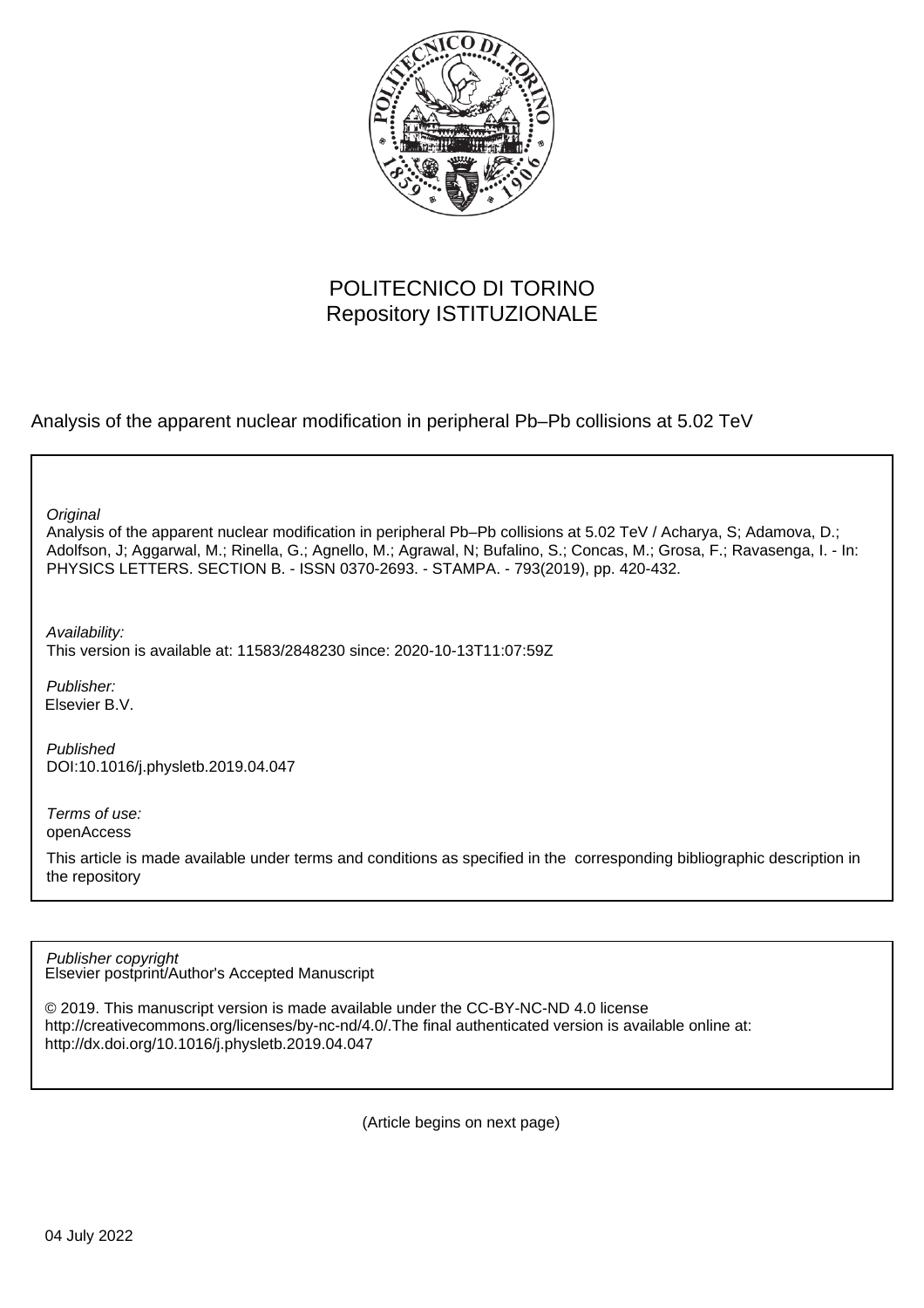#### [Physics Letters B 793 \(2019\) 420–432](https://doi.org/10.1016/j.physletb.2019.04.047)

Contents lists available at [ScienceDirect](http://www.ScienceDirect.com/)

Physics Letters B

[www.elsevier.com/locate/physletb](http://www.elsevier.com/locate/physletb)

# Analysis of the apparent nuclear modification in peripheral Pb–Pb collisions at 5.02 TeV



## .ALICE Collaboration *-*

#### A R T I C L E I N F O A B S T R A C T

*Article history:* Received 24 May 2018 Received in revised form 26 March 2019 Accepted 17 April 2019 Available online 23 April 2019 Editor: W.-D. Schlatter

Charged-particle spectra at midrapidity are measured in Pb–Pb collisions at the centre-of-mass energy per nucleon–nucleon pair  $\sqrt{s_{NN}}$  = 5.02 TeV and presented in centrality classes ranging from most central (0–5%) to most peripheral (95–100%) collisions. Possible medium effects are quantified using the nuclear modification factor ( $R_{AA}$ ) by comparing the measured spectra with those from proton–proton collisions, scaled by the number of independent nucleon–nucleon collisions obtained from a Glauber model. At large transverse momenta ( $8 < p_T < 20$  GeV/*c*), the average  $R_{AA}$  is found to increase from about 0*.*15 in 0–5% central to a maximum value of about 0*.*8 in 75–85% peripheral collisions, beyond which it falls off strongly to below 0.2 for the most peripheral collisions. Furthermore,  $R_{AA}$  initially exhibits a positive slope as a function of  $p<sub>T</sub>$  in the 8-20 GeV/ $c$  interval, while for collisions beyond the 80% class the slope is negative. To reduce uncertainties related to event selection and normalization, we also provide the ratio of *R*<sub>AA</sub> in adjacent centrality intervals. Our results in peripheral collisions are consistent with a PYTHIA-based model without nuclear modification, demonstrating that biases caused by the event selection and collision geometry can lead to the apparent suppression in peripheral collisions. This explains the unintuitive observation that *R*<sub>AA</sub> is below unity in peripheral Pb–Pb, but equal to unity in minimum-bias p–Pb collisions despite similar charged-particle multiplicities.

© 2019 Conseil Européen pour la Recherche Nucléaire. Published by Elsevier B.V. This is an open access article under the CC BY license [\(http://creativecommons.org/licenses/by/4.0/\)](http://creativecommons.org/licenses/by/4.0/). Funded by SCOAP3.

### **1. Introduction**

Transport properties of the Quark-Gluon Plasma (QGP) can be extracted from measurements of observables in high-energy nucleus–nucleus (AA) collisions, which involve large momentum transfers, such as jets originating from hard parton-parton scatterings in the early stage of the collision. While propagating through the expanding medium, these hard partons lose energy due to medium-induced gluon radiation and collisional energy loss, a process known as "jet quenching" [1,2]. Due to the energy loss, the rate of high- $p_T$  particles is expected to be suppressed relative to proton–proton collisions. The effect is typically quantified by the nuclear modification factor

$$
R_{AA} = \frac{1}{\langle N_{\text{coll}} \rangle} \frac{dN_{\text{ch}}^{AA} / dp_{\text{T}}}{dN_{\text{ch}}^{pp} / dp_{\text{T}}} = \frac{1}{\langle T_{AA} \rangle} \frac{dN_{\text{ch}}^{AA} / dp_{\text{T}}}{d\sigma_{\text{ch}}^{pp} / dp_{\text{T}}},
$$
(1)

defined as the ratio of the per-event yields in AA and pp collisions normalized to an incoherent superposition of  $\langle N_{\text{coll}} \rangle$  binary pp collisions. The average number of collisions  $\langle N_{\text{coll}} \rangle$  is determined from

a Monte Carlo Glauber model [3–5] and related to the average nuclear overlap  $\langle T_{AA} \rangle = \langle N_{\text{coll}} \rangle / \sigma_{\text{inel}}^{\text{NN}}$ , where  $\sigma_{\text{inel}}^{\text{NN}}$  is the total inelastic nucleon-nucleon cross section. The yields measured in AA collisions, as well as  $\langle N_{\text{coll}}\rangle$ , depend on the collision centrality, and  $R_{AA}$ is constructed to be unity in the absence of nuclear effects where particle production is dominated by hard processes. The collision centrality is expressed in percentiles of the total hadronic cross section, with the highest (lowest) centrality 0% (100%) referring to the most central (peripheral) collisions with zero (maximal) impact parameter. Experimentally, centrality is typically determined by ordering events according to multiplicity or energy deposition in a limited rapidity range and by fitting the corresponding distribution with a Glauber-based model of particle production [6].

Numerous measurements of R<sub>AA</sub> reported by experiments at the Relativistic Heavy-Ion Collider (RHIC) [7–16] and at the Large Hadron Collider (LHC)  $[17-22]$  revealed that high- $p_T$  particle production is suppressed strongly in central collisions, and that the suppression reduces with decreasing centrality. Furthermore, control measurements of possible nuclear modification arising from the initial state in d–Au and p–Pb collisions [23–28] and with electromagnetic probes in AA collisions [29–33] (which should not be affected by partonic matter) demonstrated that the observed suppression is due to final state interactions, such as parton energy loss. Contrary to expectations, R<sub>AA</sub> was also found to be below

<https://doi.org/10.1016/j.physletb.2019.04.047>

0370-2693/© 2019 Conseil Européen pour la Recherche Nucléaire. Published by Elsevier B.V. This is an open access article under the CC BY license [\(http://creativecommons.org/licenses/by/4.0/\)](http://creativecommons.org/licenses/by/4.0/). Funded by SCOAP<sup>3</sup>.



*<sup>-</sup> E-mail address:* [alice-publications@cern.ch](mailto:alice-publications@cern.ch).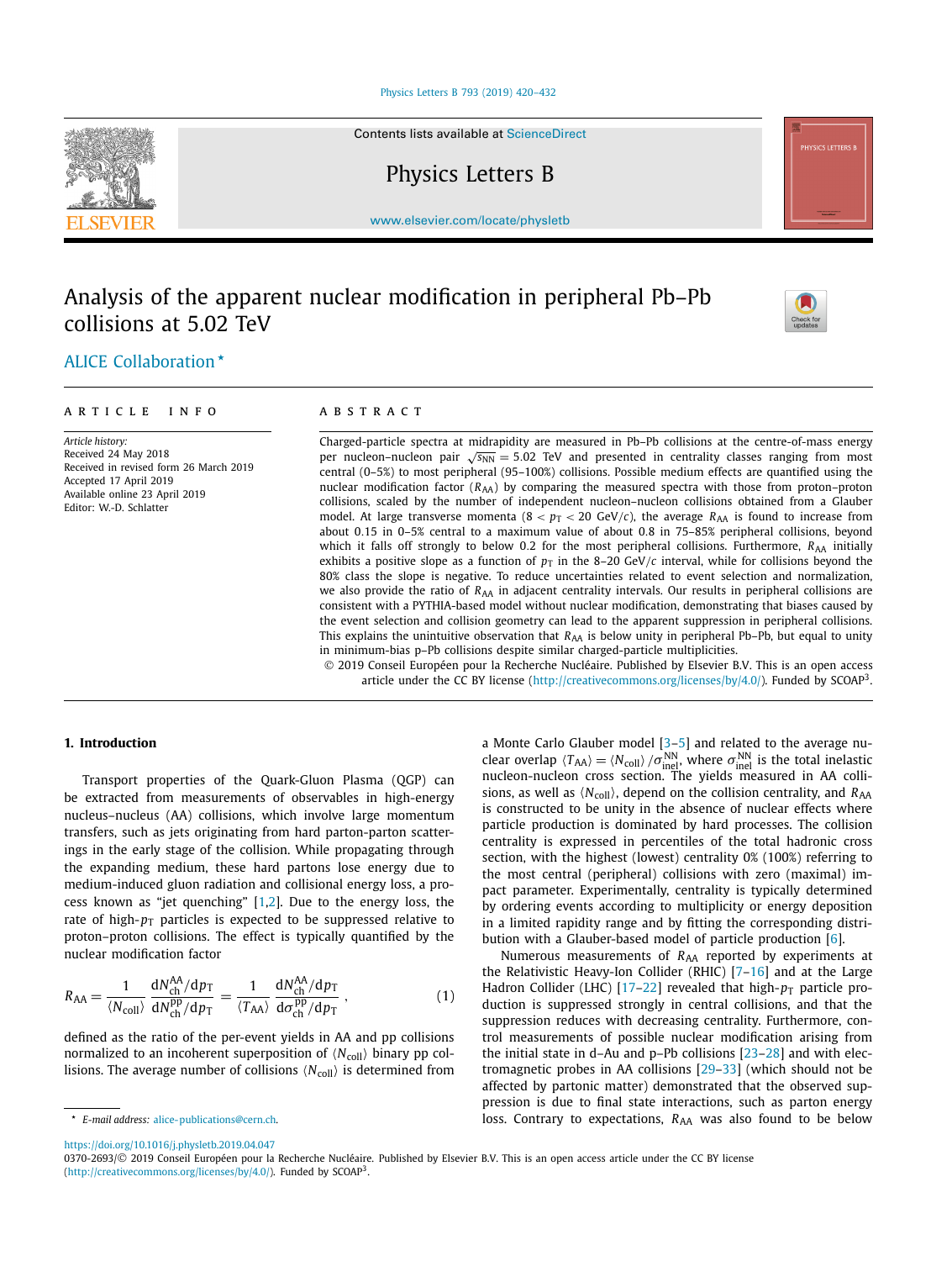unity at high  $p<sub>T</sub>$  in peripheral collisions, reaching an approximately constant value of about 0*.*80 above 3 GeV/*c* in 80–92% Au–Au collisions at  $\sqrt{s_{NN}} = 0.2$  TeV [16] and about 0.75 above 10 GeV/*c* in 70–90% Pb–Pb collisions at  $\sqrt{s_{NN}}$  = 5.02 TeV [21]. In a finalstate dominated scenario, such differences relative to unity imply a large jet quenching parameter for peripheral collisions, up to an order of magnitude larger than for cold nuclear matter [34], and consequently raise expectations of the relevance of parton energy loss even in small collision systems [35–37]. However, it has been pointed out recently [38] that event selection and geometry biases  $-$  just like those discussed for p-Pb collisions  $[39]$  – can cause an apparent suppression of R<sub>AA</sub> in peripheral collisions, even in the absence of nuclear effects, while self-normalized coincidence observables [40,41] are not affected.

The impact parameter of individual NN collisions is correlated to the overall collision geometry leading to an NN impact parameter bias in the transverse plane [42], for peripheral collisions the NN impact parameter is biased towards larger values. Centrality classification based on multiplicity can bias the mean multiplicity of individual nucleon–nucleon (NN) collisions, and hence the yield of hard processes in AA collisions due to correlated soft and hard particle production, amplifying the inherent NN impact parameter bias. The presence of the multiplicity bias in peripheral Pb–Pb collisions was already demonstrated in Ref. [39] showing the averaged multiplicity of the Glauber-NBD fit is lower than the average number of ancestors times the mean multiplicity of NBD (left panel of figure 8 in Ref. [39]). In the present paper, we aim to study its relevance on charged-particle spectra in Pb–Pb collisions at  $\sqrt{s_{NN}}$  = 5.02 TeV, in 20 centrality classes ranging from 0–5% to 95–100% collisions. The spectra at midrapidity are measured in the range  $0.15 < p_T < 30$  GeV/*c* except for the 95–100% class, where it is  $0.15 < p_T < 20$  GeV/c. Using the charged-particle spectra from pp collisions at the same energy [22], we construct the nuclear-modification factor and study the centrality dependence of its average at high  $p<sub>T</sub>$ , as well as its slope at low and high  $p<sub>T</sub>$ . To reduce uncertainties related to event selection and normalization, which are particularly large for peripheral collisions, we also provide the ratio of R<sub>AA</sub> in adjacent centrality intervals, defined as

$$
R_{+1} \equiv R_{+1}^{i} = \frac{R_{AA}^{i}}{R_{AA}^{i+1}} = \frac{\langle N_{\text{coll}}\rangle^{i+1}}{\langle N_{\text{coll}}\rangle^{i}} \frac{dN_{\text{ch}}^{AA,i}/dp_{\text{T}}}{dN_{\text{ch}}^{AA,i+1}/dp_{\text{T}}},\tag{2}
$$

where  $i + 1$  denotes a 5% more central centrality class than *i*. The definition of  $R_{+1}$  corresponds approximately to the change of log R<sub>AA</sub> with centrality, and its value would be constant for an exponential dependence.

Similar to  $R_{AA}$ , we quantify the centrality dependence of the average  $R_{+1}$  at high  $p_{\text{T}}$ , as well as its slope at low and at high  $p_{\text{T}}$ . Where possible, the results are compared to a PYTHIA-based model of independent pp collisions without nuclear modification [38]. The remainder of the paper is structured as follows: Section 2 describes the experimental setup. Section 3 describes the charged particle measurement with emphasis on corrections and uncertainties related to the most peripheral collisions. Section 4 describes the results. Section 5 provides a summary of our findings.

#### **2. Experimental setup**

The ALICE detector is described in detail in Ref. [43], and a summary of its performance can be found in Ref. [44]. Chargedparticle reconstruction at midrapidity is based on tracking information from the Inner Tracking System (ITS) and the Time Projection Chamber (TPC), both located inside a solenoidal magnetic field of 0*.*5 T parallel to the beam axis.

The ITS [45] consists of three sub-detectors, each composed of two layers to measure the trajectories of charged particles and to reconstruct primary vertices. The two innermost layers are the Silicon Pixel Detectors (SPD), the middle two layers are Silicon Drift Detectors (SDD), the outer two layers are Silicon Strip Detectors (SSD).

The TPC  $[46]$  is a large (90 m<sup>3</sup>) cylindrical drift detector. It covers <sup>a</sup> pseudorapidity range of |*η*| *<* <sup>0</sup>*.*9 over full azimuth, providing up to 159 reconstructed space points per track. Charged particles originating from the primary vertex can be reconstructed down to  $p_T \approx 100$  MeV/*c*. The relative  $p_T$  resolution depends on momentum, is approximately 4% at 0*.*15 GeV*/c*, 1% at 1 GeV*/c* and increases linearly approaching 4% at 50 GeV*/c*.

The pp and Pb–Pb collision data at  $\sqrt{s_{NN}} = 5.02$  TeV were recorded in 2015. In total, about  $110 \cdot 10^6$  pp and  $25 \cdot 10^6$  Pb–Pb events satisfying the minimum bias trigger and a number of offline event selection criteria were used in the analysis. The minimumbias trigger required a signal in both, the V0-A and V0-C, scintillator arrays, covering  $2.8 < \eta < 5.1$  and  $-3.7 < \eta < -1.7$ , respectively [47]. Beam background events were rejected efficiently by exploiting the timing signals in the V0 detectors, and in Pb–Pb collisions also by using the two Zero Degree Calorimeters (ZDCs). The latter are positioned close to beam rapidity on both sides of the interaction point.

#### **3. Data analysis**

The measurements of charged-particle spectra in pp and Pb–Pb collisions at  $\sqrt{s_{NN}}$  = 5.02 TeV are described in detail in Ref. [22].

The collision point or primary event vertex was determined from reconstructed tracks. If no vertex was found using tracks, the vertex reconstruction was performed using track segments constructed from the two innermost layers of the ITS. Events with a reconstructed vertex within  $\pm 10$  cm from the centre of the detector along the beam direction are used to ensure a uniform acceptance and reconstruction efficiency at midrapidity.

Primary charged particles [48] were measured in the kinematic range of  $|\eta| < 0.8$  and  $0.15 < p_T < 30$  GeV/*c*. The detector simulations were performed using the PYTHIA [49] and HIJING [50] Monte Carlo event generators with GEANT3 [51] for modelling the detector response. Track-level corrections include acceptance, efficiency, purity and  $p_T$  resolution, which were obtained using an improved method tuned on data to reduce the systematic uncertainties related to particle species dependence (see Ref. [22] for details). Events are classified in percentiles of the hadronic crosssection using the sum of the amplitudes of the V0-A and V0-C signals (V0M estimator) [6]. The absolute scale of the centrality is defined by the range of 0–90% centrality in which a Glauber-based multiplicity model is fitted to the V0M distribution. The lower centrality limit of 90% of this range with its corresponding V0M signal is denoted the anchor point (AP). The multiplicity for each particle source is modelled with a negative binomial distribution, where the effective number of independent particle production sources is described by a linear combination of the number of participants ( $N_{part}$ ) and collisions ( $N_{coll}$ ). The AP was shifted by  $\pm 0.5$ %, leading to a systematic uncertainty in the normalization of the spectra of up to 6.7% for the 85–90% centrality class. Unlike previous measurements in Pb–Pb collisions, the analysis was not limited to 0–90% most central events, where effects of trigger inefficiency and contamination by electromagnetic processes are negligible, but also included the 90–100% most peripheral collisions. The V0M value corresponding to 95% of the hadronic cross section was determined by selecting either 95% of the events given by the Glauber-NBD parametrization, or the number of events in the 0–90% centrality class multiplied by the factor 95/90, where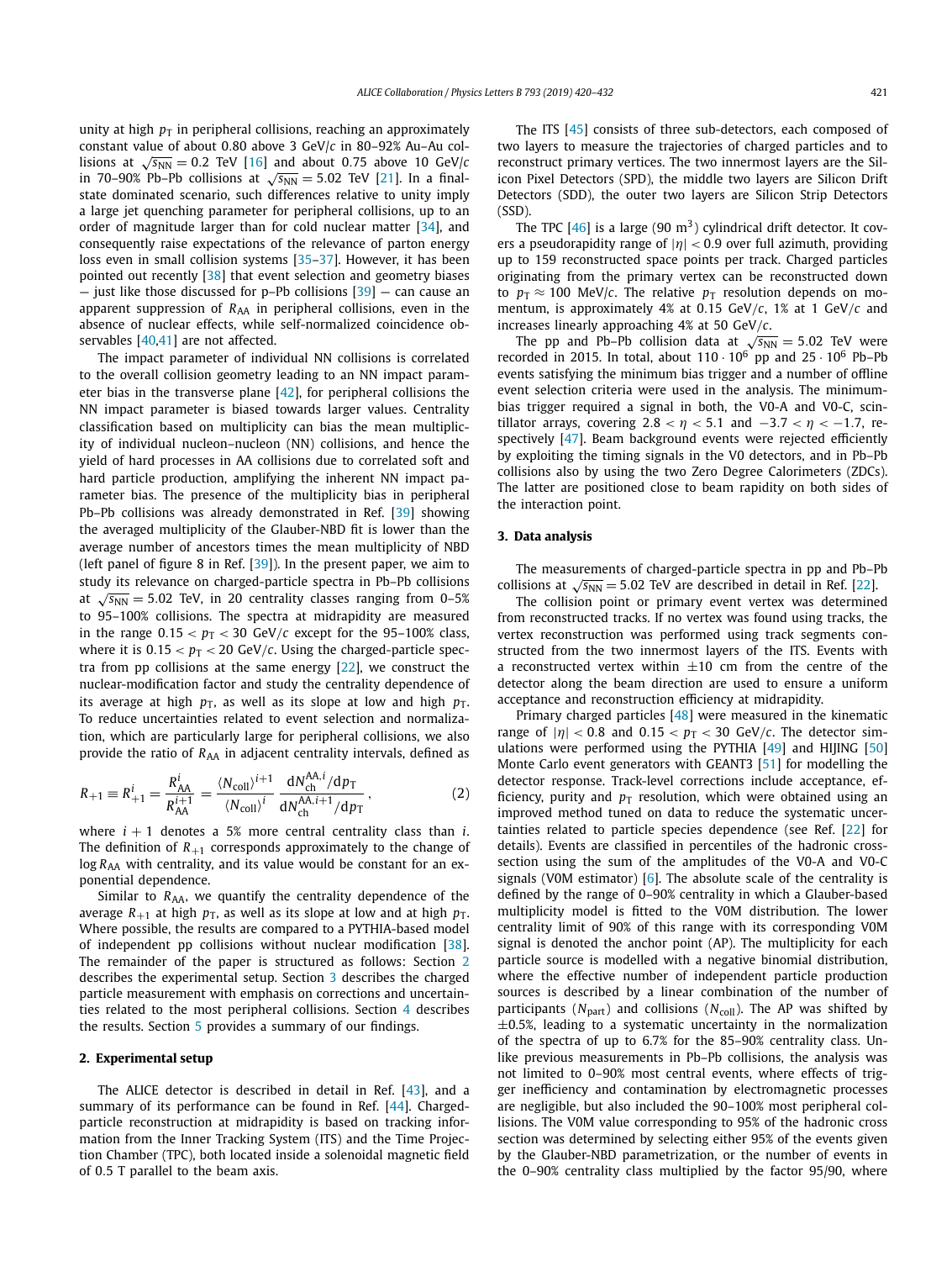the latter is used as a variation to assess the systematic uncertainty of the approach. The difference on the measured yields between the two ways was assigned as additional systematic uncertainty. For the centrality class 90–95% (95–100%) the combined uncertainty amounts to a fully correlated part of 10.8% (11.7%) on the normalization of the spectra and a 2.9% (4.6%) residual effect on the shape.

The trigger and event-vertex reconstruction efficiency and the related systematic uncertainties for peripheral Pb–Pb collisions were estimated from simulations using HIJING and PYTHIA including single- and double-diffractive processes, but ignoring possible differences from nuclear effects. The V0M distribution in the simulations was reweighted with the measured V0M distribution. The combined efficiency was found to be  $0.985 \pm 0.015$  for the 90-95% and  $0.802 \pm 0.057$  for the 95–100% centrality classes, respectively, while fully efficient for more central collisions. In addition, in the most peripheral bin a  $p_T$ -dependent signal loss of up to 14.7% at low  $p_T$  is corrected for. To account for diffractive processes in this correction and its systematic uncertainty, two limiting scenarios have been considered: a) the signal loss is assumed to be as in pp collisions in the V0M range of the 95–100% bin; b) only the fraction of events with a single nucleon–nucleon collision are corrected for assuming the signal loss from minimum-bias pp collisions.

Contamination of the peripheral bins by electromagnetic interactions was studied in the data by removing all events with small energy deposits in the neutron ZDCs. The resulting change of the spectrum with the requirements of at least a five-neutron equivalent energy in both neutron ZDCs amounts to 5% for the 95–100% centrality class, 3% for the 90-95% class and 2% for the 80-85% and 85-90% classes and is assigned as systematic uncertainty. To account for contamination of the trigger from events without reconstructed vertex, those events are removed from the analysis and the resulting change is assigned as systematic uncertainty on the normalization (6.8% in the 95–100% class and 0.5% in the 90–95% class).

Systematic uncertainties related to vertex selection, track selection, secondary-particle contamination, primary-particle composition,  $p_T$  resolution, material budget and tracking efficiency were estimated as described in Ref. [22] and are assigned as bin-by-bin uncertainties. The systematic uncertainties related to the centrality selection were estimated by a comparison of the  $p_T$  spectra when the limits of the centrality classes are shifted due to an uncertainty of  $\pm 0.5$ % in the fraction of the hadronic cross section used in the analysis. They are split into two parts: one part that is fully correlated between the  $p<sub>T</sub>$  bins assigned as a normalization uncertainty plus an additional part taking into account residual differences in the spectral shape assigned as a bin-by-bin uncertainty. The overall normalization uncertainty of R<sub>AA</sub> contains the uncertainty related to the centrality selection, the uncertainty of *N*<sub>coll</sub>, the uncertainty of the trigger efficiency, the uncertainty of the trigger contamination and the normalization uncertainty of the pp reference spectrum added in quadrature. Note that most uncertainties are correlated to a large extent between adjacent centrality bins leading to reduced uncertainties in  $R_{+1}$ .

Ordering events according to multiplicity introduces a bias relative to using the impact parameter in Glauber-based particle production models. It is expected that part of the bias introduced by the ordering can be cancelled in  $R_{AA}$ , when  $N_{coll}$  is also obtained in the same way as in the data. The difference relative to averaging over impact parameter is quantified in Fig. 1, which shows the ratio of  $\langle N_{\text{coll}} \rangle$  by slicing either in multiplicity (estimated using the V0M amplitude)  $\left\langle N_{\rm coll}^{\rm mult} \right\rangle$  or impact parameter  $\left\langle N_{\rm coll}^{\rm geo} \right\rangle$ , as carried out so far at the LHC. The difference is below 5% up to 80%



**Fig. 1.** Ratio of number of collisions determined by slicing in multiplicity ( $N_{\text{coll}}^{\text{mult}}$ ) divided by the number of collisions determined directly from the impact parameter (N<sub>coll</sub>).

#### **Table 1**

Summary of the average *N*<sub>part</sub>, *N*<sub>coll</sub>, *T*<sub>AA</sub> for all centrality classes obtained by slicing the V0M amplitude distribution instead of the impact parameter. All uncertainties listed are systematic uncertainties. Statistical uncertainties are negligible.

| Centrality class | $(N_{part})$     | $\langle N_{\rm coll} \rangle$ | $\langle T_{AA} \rangle$ (mb <sup>-1</sup> ) |
|------------------|------------------|--------------------------------|----------------------------------------------|
| $0 - 5%$         | $382.3 \pm 2.4$  | $1752 \pm 28$                  | $25.92 \pm 0.37$                             |
| $5 - 10%$        | $329.1 \pm 5.0$  | $1367 \pm 37$                  | $20.22 \pm 0.52$                             |
| $10 - 15%$       | $281.1 + 5.2$    | $1080 + 26$                    | $15.98 + 0.36$                               |
| 15-20%           | $239.4 + 5.2$    | $850 \pm 26$                   | $12.57 + 0.37$                               |
| $20 - 25%$       | $202.7 + 4.6$    | $662 + 25$                     | $9.79 \pm 0.36$                              |
| 25-30%           | $170.8 \pm 3.1$  | $513 \pm 16$                   | $7.58 \pm 0.22$                              |
| 30-35%           | $142.5 \pm 3.0$  | $390 \pm 13$                   | $5.77 \pm 0.18$                              |
| 35-40%           | $118.0 \pm 2.1$  | $293.4 + 7.4$                  | $4.34 + 0.11$                                |
| $40 - 45%$       | $96.3 + 2.0$     | $215.2 + 6.4$                  | $3.184 + 0.095$                              |
| 45-50%           | $77.5 + 1.5$     | $154.8 + 4.0$                  | $2.290 \pm 0.066$                            |
| 50-55%           | $61.29 + 0.86$   | $109.0 + 1.8$                  | $1.612 + 0.033$                              |
| 55-60%           | $47.43 \pm 0.59$ | $74.1 + 1.4$                   | $1.096 \pm 0.026$                            |
| 60-65%           | $35.84 + 0.67$   | $49.2 + 1.2$                   | $0.728 + 0.020$                              |
| 65-70%           | $26.19 + 0.56$   | $31.6 + 1.1$                   | $0.468 + 0.018$                              |
| 70-75%           | $18.60 \pm 0.40$ | $19.89 \pm 0.77$               | $0.294 + 0.012$                              |
| 75-80%           | $12.78 + 0.32$   | $12.19 + 0.46$                 | $0.1803 + 0.0075$                            |
| 80-85%           | $8.50 + 0.23$    | $7.22 + 0.30$                  | $0.1068 + 0.0048$                            |
| 85-90%           | $5.45 + 0.11$    | $4.12 + 0.13$                  | $0.0609 + 0.0021$                            |
| 90-95%           | $3.31 + 0.19$    | $2.18 \pm 0.16$                | $0.0323 + 0.0024$                            |
| 95-100%          | $2.24 \pm 0.11$  | $1.223 \pm 0.096$              | $0.0181 \pm 0.0014$                          |

centrality, and then increases strongly up to 40% for more peripheral classes. The average quantities for a centrality class, such as the number of participants *N*part, the number of binary collisions  $N_{\text{coll}}$  and the nuclear overlap function  $T_{\text{AA}}$ , were obtained by averaging over the V0M multiplicity intervals, and are summarized in Table 1. For the calculation of  $R_{AA}$  and  $R_{+1}$  we use only those multiplicity averaged quantities. As before  $[5,6]$ , the uncertainties on the mean were obtained by changing the various ingredients of the Glauber MC model by one standard deviation. The resulting relative uncertainties on the mean are below 6%, however in particular for peripheral collisions the widths of the respective distributions are significantly larger.

The charged particle multiplicity d*N*ch*/*d*η* and the average transverse momentum  $\langle p_T \rangle$  for all centrality intervals are listed in Table 2, values given for  $dN_{ch}/d\eta$  and  $\langle p_T \rangle_{>0}$  are extrapolated to  $p_T = 0$  using a modified Hagedorn function fitted to the data, as described in Ref. [52].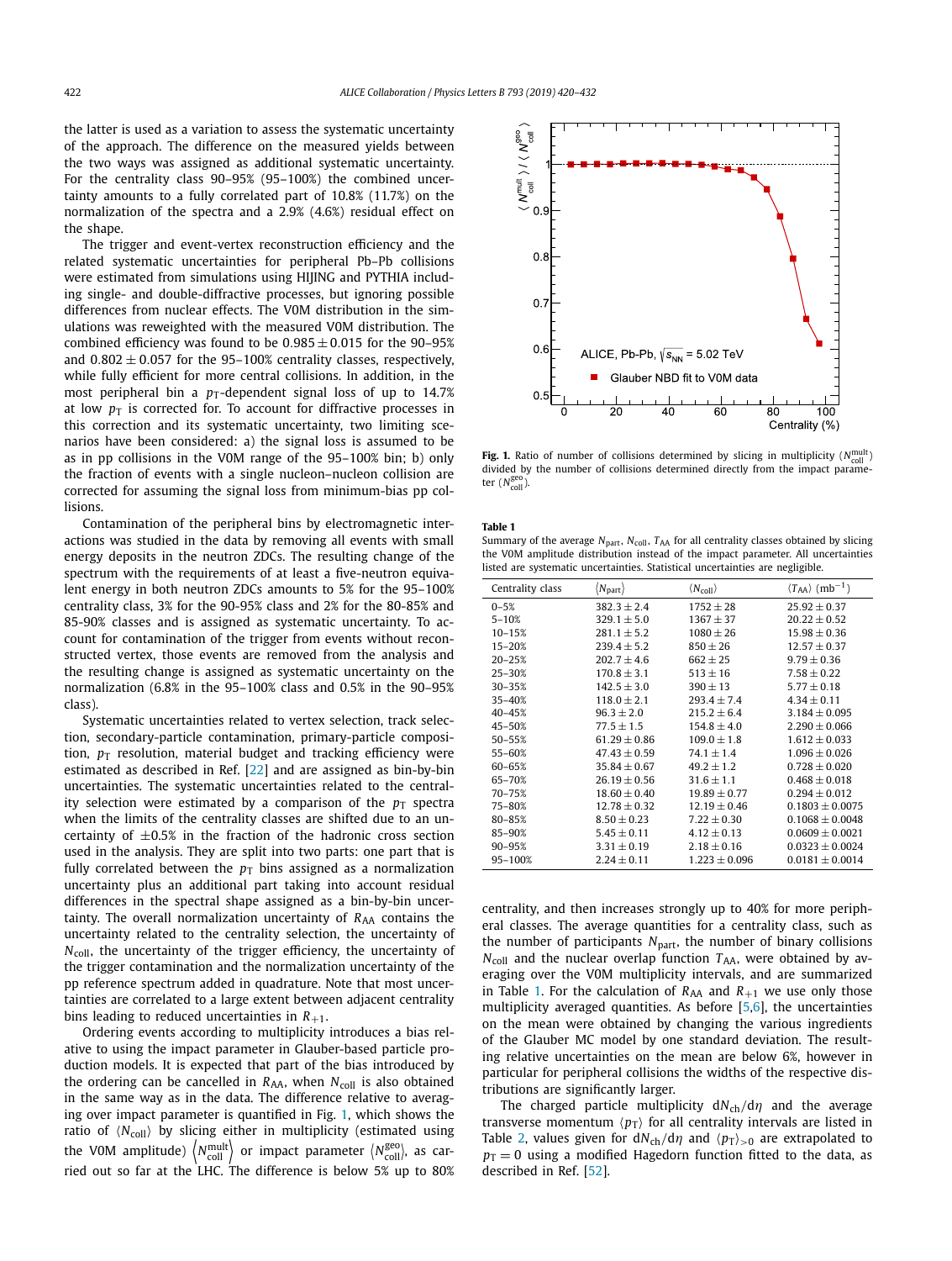

**Fig. 2.** Nuclear-modification factor versus  $p_T$  for charged particles at midrapidity in Pb–Pb collisions at  $\sqrt{s_{NN}}$  = 5.02 TeV for 5%-wide centrality classes. The filled, coloured markers are for the five most peripheral classes, with the corresponding global uncertainties denoted close to  $p_T = 0.1$  GeV/*c*. Vertical error bars denote statistical uncertainties, while the boxes denote the systematic uncertainties. For visibility, the uncertainties are only drawn for the peripheral classes.

#### **Table 2**

Summary of the average  $dN_{ch}/d\eta$  and  $\langle p_T \rangle$  in  $|\eta| < 0.8$  for all centrality classes. While  $\langle p_T \rangle_{>0.15}$  is averaged over the measured range  $0.15 < p_T < 10$  GeV/*c*,  $\langle p_T \rangle_{>0}$ is extrapolated to  $p_T = 0$ . All uncertainties listed are systematic uncertainties. Statistical uncertainties are negligible.

| Centrality class | $dN_{ch}/d\eta$  | $\langle p_{\text{T}} \rangle_{>0.15}$ (GeV/c) | $\langle p_T \rangle_{>0}$ (GeV/c) |
|------------------|------------------|------------------------------------------------|------------------------------------|
| $0 - 5%$         | $1910 \pm 49$    | $0.729 \pm 0.010$                              | $0.681 \pm 0.010$                  |
| $5 - 10%$        | $1547 \pm 40$    | $0.731 \pm 0.010$                              | $0.683 \pm 0.010$                  |
| 10-15%           | $1273 \pm 30$    | $0.732 \pm 0.009$                              | $0.683 \pm 0.009$                  |
| 15-20%           | $1048 \pm 25$    | $0.733 \pm 0.009$                              | $0.683 \pm 0.009$                  |
| 20-25%           | $863 \pm 19$     | $0.730 \pm 0.009$                              | $0.678 \pm 0.008$                  |
| 25-30%           | $703 \pm 16$     | $0.727 + 0.009$                                | $0.676 \pm 0.008$                  |
| 30-35%           | $568 \pm 13$     | $0.723 + 0.008$                                | $0.671 \pm 0.008$                  |
| 35-40%           | $453 \pm 11$     | $0.719 + 0.008$                                | $0.666 \pm 0.008$                  |
| 40-45%           | $356.6 + 8.4$    | $0.710 + 0.008$                                | $0.657 \pm 0.008$                  |
| 45-50%           | $275.1 \pm 6.8$  | $0.704 \pm 0.008$                              | $0.650 \pm 0.007$                  |
| 50-55%           | $208.5 \pm 5.6$  | $0.695 \pm 0.008$                              | $0.640 \pm 0.008$                  |
| 55-60%           | $154.1 \pm 4.5$  | $0.687 \pm 0.008$                              | $0.631 \pm 0.007$                  |
| 60-65%           | $111.4 + 3.5$    | $0.676 \pm 0.007$                              | $0.619 \pm 0.007$                  |
| 65-70%           | $78.0 \pm 2.8$   | $0.667 \pm 0.007$                              | $0.609 \pm 0.007$                  |
| 70-75%           | $53.1 \pm 2.1$   | $0.659 \pm 0.007$                              | $0.599 \pm 0.007$                  |
| 75-80%           | $34.9 \pm 1.6$   | $0.650 \pm 0.008$                              | $0.589 \pm 0.007$                  |
| 80-85%           | $22.0 \pm 1.4$   | $0.636 \pm 0.014$                              | $0.575 \pm 0.013$                  |
| 85-90%           | $12.87 \pm 0.98$ | $0.612 \pm 0.014$                              | $0.551 \pm 0.013$                  |
| 90-95%           | $6.46 \pm 0.78$  | $0.574 \pm 0.017$                              | $0.516 \pm 0.015$                  |
| 95-100%          | $2.71 \pm 0.51$  | $0.524 \pm 0.031$                              | $0.471 \pm 0.028$                  |

#### **4. Results**

Fig. 2 presents the nuclear-modification factor, given in Eq. (1), versus  $p_T$  for charged particles at midrapidity in Pb–Pb collisions at  $\sqrt{s_{NN}}$  = 5.02 TeV for 5%-wide centrality classes. The focus of the presented analysis is mainly on the peripheral classes, which for convenience are displayed in filled, coloured symbols with their corresponding global uncertainties of about 10–20% denoted at *p*T∼0.1 GeV/*c*. As usual, if not otherwise stated, vertical error bars denote statistical uncertainties, while the boxes denote the systematic uncertainties.

From central to peripheral collisions R<sub>AA</sub> increases, which in particular above about 10 GeV*/c* can be understood as the progressive reduction of medium-induced parton energy loss. Furthermore, the shape is similar from the most central up to the 80–85% centrality class, namely an increase at low  $p<sub>T</sub>$ , a maximum around 2–3 GeV*/c*, related to radial flow, then a decrease with a local minimum at about 7 GeV*/c*, followed by a mild increase. Above 80–85% centrality, the evolution is different as already at low  $p_T$ the slope is negative and R<sub>AA</sub> decreases monotonously with increasing  $p<sub>T</sub>$ . The change in behaviour seems to occur in the 75–85% interval, since the  $80-85\%$   $R_{AA}$  values appear to be the same or even lower than those of the 75–80% interval. For the most peripheral classes, the reduction of the nuclear modification factor with increasing  $p_T$  is qualitatively similar to the one observed for low multiplicity p–Pb [39] collisions, indicating that the underlying bias towards more peripheral collisions with a reduced rate of hard scatterings per nucleon–nucleon collisions is the same. If instead of using  $N_{\text{coll}}^{\text{mult}}$ , we had used  $N_{\text{coll}}^{\text{geo}}$  in the normalization of *R*AA, the results for peripheral collisions above 80% would be even lower, namely by the ratio quantified in Fig. 1.

To quantify these observations we provide in Fig. 3 the average *R*<sub>AA</sub> at high  $p_T$  (within  $8 < p_T < 20$  GeV/*c*), which increases smoothly from most central up to 70–75% centrality and drops strongly beyond the 80–85% centrality class. The data are compared to the high  $p_T$  limit of a PYTHIA-based model (HG-PYTHIA) [38], which for every binary nucleon-nucleon collision superimposes a number of PYTHIA events incoherently without nuclear modification. The essential feature of the model is that particle production per nucleon–nucleon collision originates from a fluctuating number of multiple partonic interactions depending on the nucleon–nucleon impact parameter. Despite the fact that HG-PYTHIA is a rather simple approach, for 75–80% and more peripheral collisions, it describes the average R<sub>AA</sub> relatively well suggesting that the apparent suppression for peripheral collisions is not caused by parton energy loss, but rather by the event selection criteria imposed to determine the centrality of the collisions. The data are significantly lower than the model calculation for the most peripheral centrality classes, possibly due to a significant contribution of diffraction, which is not modelled in HG-PYTHIA. The slope of a linear fit to  $R_{AA}$  performed for  $8 < p_T < 20$  GeV/*c*, the region where the  $R_{AA}$  in central collisions rises after its minimum, is shown in Fig. 4 as a function of centrality. This high- $p_T$ slope is positive and initially increasing mildly before decreas-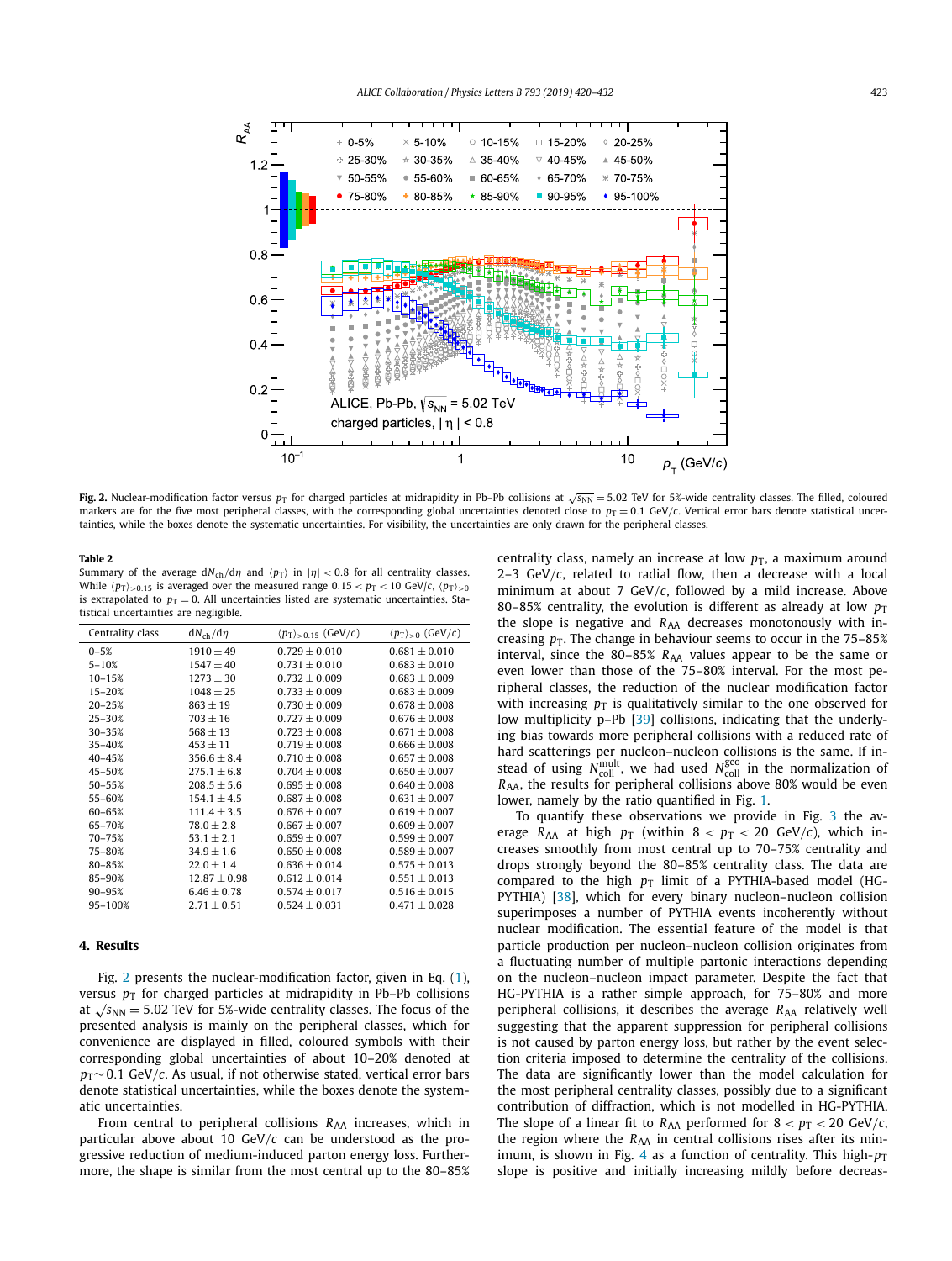

**Fig. 3.** Average  $R_{AA}$  for  $8 < p_T < 20$  GeV/*c* versus centrality percentile in Pb–Pb collisions at  $\sqrt{s_{NN}}$  = 5.02 TeV compared to predictions from HG-PYTHIA [38]. Vertical error bars denote statistical uncertainties, while the boxes denote the systematic uncertainties.

ing with decreasing centrality up to about 80% centrality, beyond which it is close to zero, and then even is negative in the highest centrality class. At low to intermediate  $p_T$  (within 0.4–1.2 GeV/*c*), the regime which is strongly influenced by the hydrodynamic expansion, the *R*<sub>AA</sub> exhibits another rise. The slope extracted in the  $p_T$  range 0.4–1.2 GeV/ $c$  is also shown in Fig. 4. The  $R_{AA}$  at low and high  $p<sub>T</sub>$  is consistent with being linearly dependent on  $p<sub>T</sub>$  in the chosen fit ranges, resulting  $\chi^2/NDF$  are below unity. While the absolute values of the slopes are very different (note the normalisation), the shape of the centrality dependence of the slope at low  $p<sub>T</sub>$  is remarkably similar to that extracted at high  $p<sub>T</sub>$ . This hints at a close correlation between these two regimes, possibly induced by the geometry or density dependence of parton energy loss on



**Fig. 4.** Slope of  $R_{AA}$  at low  $p_T$  (in 0.4  $< p_T < 1.2$  GeV/*c*) and at high  $p_T$  (in 8  $< p_T <$ 20 GeV*/c*) scaled by factor 15 for visibility versus centrality percentile in Pb–Pb collisions at  $\sqrt{s_{NN}}$  = 5.02 TeV. Vertical error bars denote statistical uncertainties, while the boxes denote the systematic uncertainties.

the one hand and collective expansion on the other hand. In peripheral collisions, in particular above 90% centrality, the low  $p_T$ slope is negative, indicating that the very peripheral events are increasingly softer.

In order to study the shape evolution of  $R_{AA}$  in more detail, we compute the ratio of adjacent centrality intervals, as given by Eq. (2). In this way a large part of the global uncertainties as well as of the systematic uncertainties cancel. Fig. 5 presents  $R_{+1}$  versus  $p_T$  for charged particles at midrapidity in Pb–Pb collisions at  $\sqrt{s_{NN}}$  = 5.02 TeV for 5%-wide centrality classes. As for  $R_{AA}$  the peripheral collisions are displayed in colour, with their corresponding global uncertainties, which are significantly smaller than for *R*<sub>AA</sub> except for the most peripheral class, denoted around 0.1 on the



Fig. 5.  $R_{+1}$  versus  $p_T$  for charged particles at midrapidity in Pb-Pb collisions at  $\sqrt{s_{NN}}$  = 5.02 TeV.  $R_{+1}$  is defined as the ratio of  $N_{\text{coll}}$  normalized spectra for a given centrality class relative to the 5% more central class, see Eq. (2). The filled, coloured markers are for the 5 most peripheral classes, with the corresponding global uncertainties denoted close to  $p_T = 0.1$  GeV/ $c$  on the  $p_T$ -axis. Vertical error bars denote statistical uncertainties, while the boxes denote the systematic uncertainties. For visibility, the uncertainties are only drawn for the peripheral classes.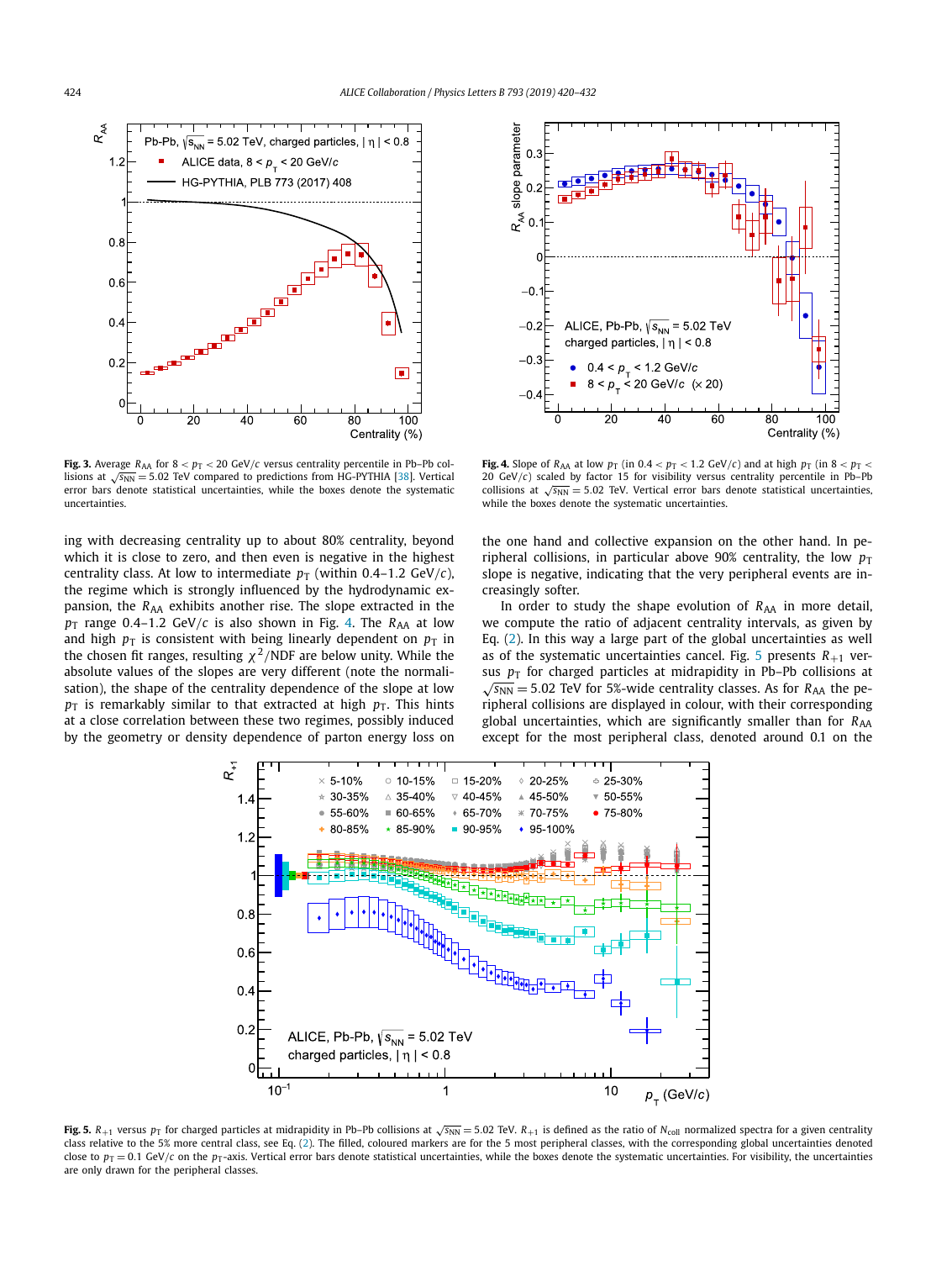

**Fig. 6.** Average  $R_{+1}$  for  $8 < p_T < 20$  GeV/c versus centrality percentile in Pb–Pb collisions at  $\sqrt{s_{NN}}$  = 5.02 TeV compared to predictions from HG-PYTHIA [38]. Vertical error bars denote statistical uncertainties, while the boxes denote the systematic uncertainties.



**Fig. 7.** Slope of  $R_{+1}$  at low  $p_T$  (in  $0.4 < p_T < 1.2$  GeV/*c*) and at high  $p_T$  (in  $8 < p_T < 20$  GeV/*c*) versus centrality percentile in Pb–Pb collisions at  $\sqrt{s_{NN}} = 5.02$ TeV. Vertical error bars denote statistical uncertainties, while the boxes denote the systematic uncertainties.

abscissa. The ratio is found to be nearly identical for 0–5% central to 70–75% peripheral collisions (14 curves) within 10%. In addition, in this centrality range, the ratio is only slightly  $p_T$ -dependent, although explained typically by distinct mechanism (radial flow at low  $p_T$  and energy loss at high  $p_T$ ). For more peripheral collisions, however, the  $R_{+1}$  changes significantly and reduces to about 0.4 for most peripheral collisions. While the quenching power of the medium apparently only gradually changes for about 75% of the Pb–Pb cross-section, the sudden drop for more than 75% peripheral collisions can hardly be explained by an increase in quenching.

The evolution of the  $R_{+1}$  at high  $p_T$  with centrality is characterized by taking the average  $R_{+1}$  for  $8 < p_T < 20$  GeV/c, shown in Fig. 6. The average is about 1*.*14, slightly decreasing with decreasing centrality and beyond 75% centrality falls strongly, similar to predictions from HG-PYTHIA. An approximate constant value for  $R_{+1}$  up to about 60% centrality implies an exponential dependence on centrality.

Fig. 7 shows the slope of a linear fit to the low momentum region (0.4–1.2 GeV/*c*) and the high-momentum region (8  $< p<sub>T</sub>$ 20 GeV/*c*) of  $R_{+1}$ . In the chosen fit ranges, the  $R_{+1}$  can be fitted by a linear function with  $\chi^2/NDF < 1$ . At low momentum, the slope of  $R_{+1}$  exhibits a mild centrality dependence, related to the reduced strength of radial flow, dropping strongly for peripheral collisions above 80%, as expected from ordering events according to multiplicity. At high momentum, the slope is non-zero, −0*.*0031 ± 0*.*0006, and within the uncertainties not dependent on centrality.

### **5. Summary**

Charged-particle spectra at midrapidity were measured in Pb– Pb collisions at a centre-of-mass energy per nucleon pair of  $\sqrt{s_{NN}}$  = 5.02 TeV and presented in centrality classes ranging from the most central (0–5%) to the most peripheral (95–100%) collisions. Measurements beyond the 90% peripheral collisions at the LHC are presented for the first time. For a consistent treatment of the most peripheral collisions the number of binary collisions was calculated from a Glauber model in intervals of multiplicity rather than in impact parameter (Fig. 1). Possible medium effects were quantified by comparing the measured spectra with those from proton–proton collisions normalized by the number of independent nucleon–nucleon collisions obtained from a Glauber model (Fig. 2). At large transverse momenta ( $8 < p<sub>T</sub> < 20$  GeV/*c*), the average  $R_{AA}$  increases from about 0.15 in the 0-5% most central collisions to a maximum value of about 0*.*8 in the 75–85% peripheral collisions, beyond which it strongly falls off to below 0*.*2 for the most peripheral collisions (Fig. 3). Furthermore,  $R_{AA}$  initially exhibits a positive slope as a function of  $p<sub>T</sub>$  in the 8–20 GeV*/c* interval, while for collisions beyond the 80% class the slope is negative (Fig. 4). The shape of the slope extracted at low  $p_T$ , within 0.4–1.2 GeV/c, is remarkably similar, indicating that there may be a close correlation between these two regimes. To reduce uncertainties related to event selection and normalization, the ratio of R<sub>AA</sub> in adjacent centrality intervals was measured (Fig. 5). Up to about 60% peripheral collisions, this ratio is fairly constant, even as a function of  $p<sub>T</sub>$ . It then starts to decrease and finally, for centralities beyond 75%, it falls off strongly (Fig. 6) with its slopes at low and high momentum varying only mildly or not at all except for the most peripheral centrality intervals (Fig. 7).

The trends observed in peripheral collisions are consistent with a simple PYTHIA-based model without nuclear modification, demonstrating that biases caused by the event selection and collision geometry can lead to an apparent suppression in peripheral collisions. This explains the contradictory and hard to reconcile observation that  $R_{AA}$  is below unity in peripheral Pb–Pb, but equal to unity in minimum-bias p–Pb collisions despite similar chargedparticle multiplicities. With a correct treatment of the biases a smooth transition between Pb–Pb and minimum-bias p–Pb collisions is expected without the need to involve parton energy loss in peripheral collisions. Without such treatment, the measurement and interpretation of R<sub>AA</sub> in peripheral collisions, in particular above 80% centrality, have complications similar to p–Pb collisions, where the observable was named  $Q_{pPb}$  [39] to distinguish it from the unbiased nuclear modification factor.

#### **Acknowledgements**

The ALICE Collaboration would like to thank all its engineers and technicians for their invaluable contributions to the construction of the experiment and the CERN accelerator teams for the out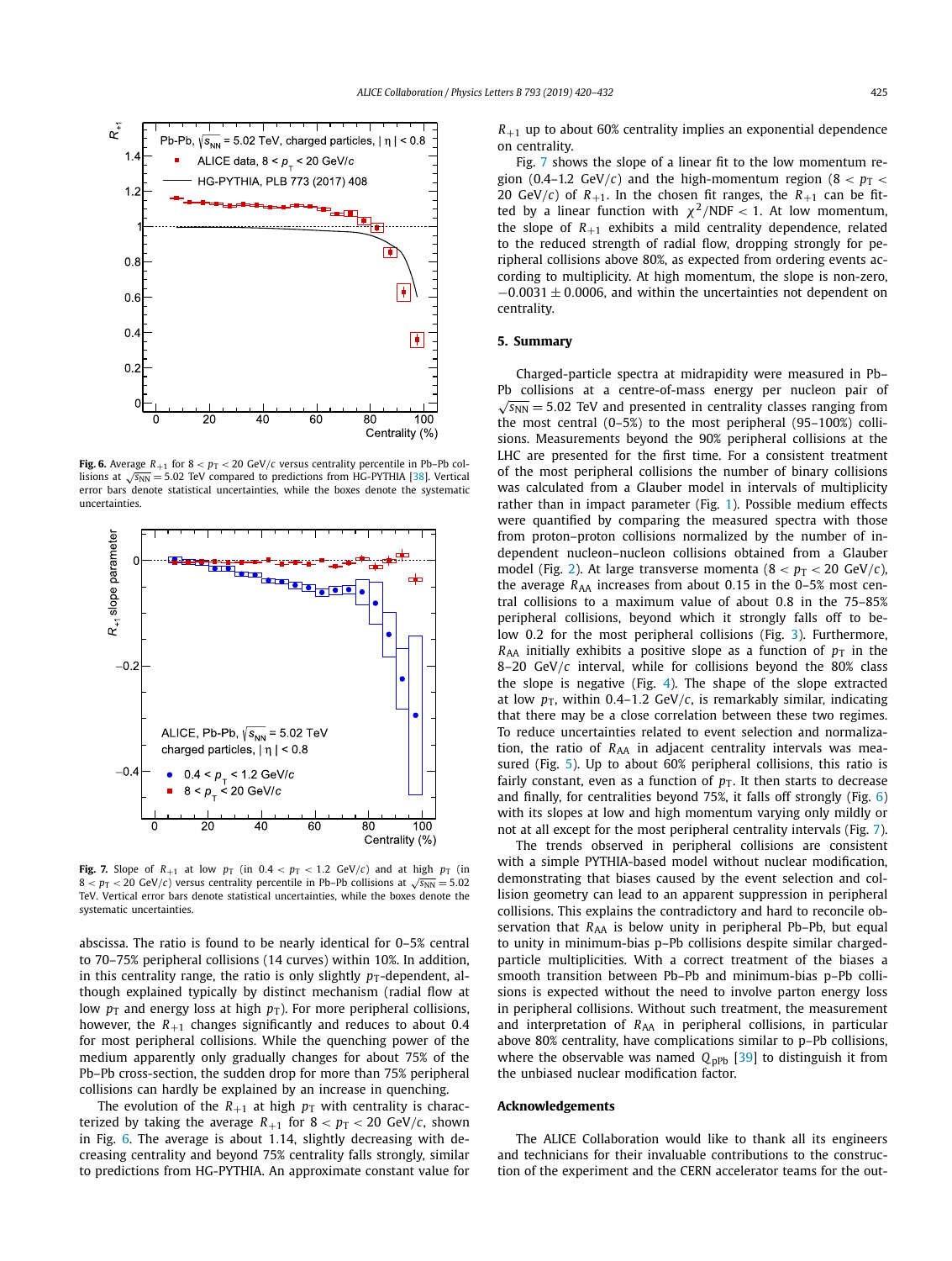standing performance of the LHC complex. The ALICE Collaboration gratefully acknowledges the resources and support provided by all Grid centres and the Worldwide LHC Computing Grid (WLCG) collaboration. The ALICE Collaboration acknowledges the following funding agencies for their support in building and running the ALICE detector: A. I. Alikhanyan National Science Laboratory (Yerevan Physics Institute) Foundation (ANSL), State Committee of Science and World Federation of Scientists (WFS), Armenia; Austrian Academy of Sciences and Nationalstiftung für Forschung, Technologie und Entwicklung, Austria; Ministry of Communications and High Technologies, National Nuclear Research Center, Azerbaijan; Conselho Nacional de Desenvolvimento Científico e Tecnológico (CNPq), Universidade Federal do Rio Grande do Sul (UFRGS), Financiadora de Estudos e Projetos (Finep) and Fundação de Amparo à Pesquisa do Estado de São Paulo (FAPESP), Brazil; Ministry of Science & Technology of China (MSTC), National Natural Science Foundation of China (NSFC) and Ministry of Education of China (MOEC), China; Ministry of Science and Education, Croatia; Ministry of Education, Youth and Sports of the Czech Republic, Czech Republic; The Danish Council for Independent Research — Natural Sciences, the Carlsberg Foundation and Danish National Research Foundation (DNRF), Denmark; Helsinki Institute of Physics (HIP), Finland; Commissariat à l'Energie Atomique (CEA) and Institut National de Physique Nucléaire et de Physique des Particules (IN2P3) and Centre National de la Recherche Scientifique (CNRS), France; Bundesministerium für Bildung, Wissenschaft, Forschung und Technologie (BMBF) and GSI Helmholtzzentrum für Schwerionenforschung GmbH, Germany; General Secretariat for Research and Technology, Ministry of Education, Research and Religions, Greece; National Research Development and Innovation Office, Hungary; Department of Atomic Energy, Government of India (DAE), Department of Science and Technology, Government of India (DST), University Grants Commission, Government of India (UGC) and Council of Scientific and Industrial Research (CSIR), India; Indonesian Institute of Sciences, Indonesia; Centro Fermi - Museo Storico della Fisica e Centro Studi e Ricerche Enrico Fermi and Istituto Nazionale di Fisica Nucleare (INFN), Italy; Institute for Innovative Science and Technology, Nagasaki Institute of Applied Science (IIST), Japan Society for the Promotion of Science (JSPS) KAKENHI and Japanese Ministry of Education, Culture, Sports, Science and Technology (MEXT), Japan; Consejo Nacional de Ciencia (CONA-CYT) y Tecnología, through Fondo de Cooperación Internacional en Ciencia y Tecnología (FONCICYT) and Dirección General de Asuntos del Personal Academico (DGAPA), Mexico; Nederlandse Organisatie voor Wetenschappelijk Onderzoek (NWO), Netherlands; The Research Council of Norway, Norway; Commission on Science and Technology for Sustainable Development in the South (COMSATS), Pakistan; Pontificia Universidad Católica del Perú, Peru; Ministry of Science and Higher Education and National Science Centre, Poland; Korea Institute of Science and Technology Information and National Research Foundation of Korea (NRF), Republic of Korea; Ministry of Education and Scientific Research, Institute of Atomic Physics and Romanian National Agency for Science, Technology and Innovation, Romania; Joint Institute for Nuclear Research (JINR), Ministry of Education and Science of the Russian Federation and National Research Centre Kurchatov Institute, Russia; Ministry of Education, Science, Research and Sport of the Slovak Republic, Slovakia; National Research Foundation of South Africa, South Africa; Centro de Aplicaciones Tecnológicas y Desarrollo Nuclear (CEADEN), Cubaenergía, Cuba and Centro de Investigaciones Energéticas, Medioambientales y Tecnológicas (CIEMAT), Spain; Swedish Research Council (VR) and Knut & Alice Wallenberg Foundation (KAW), Sweden; European Organization for Nuclear Research, Switzerland; National Science and Technology Development Agency (NSDTA), Suranaree University of Technology (SUT) and Office of the Higher Education Commission under NRU project of Thailand, Thailand; Turkish Atomic Energy Agency (TAEK), Turkey; National Academy of Sciences of Ukraine, Ukraine; Science and Technology Facilities Council (STFC), United Kingdom; National Science Foundation of the United States of America (NSF) and United States Department of Energy, Office of Nuclear Physics (DOE NP), United States of America.

#### **References**

- [1] M. Gyulassy, M. Plumer, Jet [quenching](http://refhub.elsevier.com/S0370-2693(19)30280-1/bib4779756C617373793A313939307965s1) in dense matter, Phys. Lett. B 243 (1990) [432–438.](http://refhub.elsevier.com/S0370-2693(19)30280-1/bib4779756C617373793A313939307965s1)
- [2] R. Baier, Y.L. [Dokshitzer,](http://refhub.elsevier.com/S0370-2693(19)30280-1/bib42616965723A313939346264s1) S. Peigne, D. Schiff, Induced gluon radiation in a QCD medium, Phys. Lett. B 345 (1995) 277–286, [arXiv:hep-ph/9411409 \[hep-ph\].](http://refhub.elsevier.com/S0370-2693(19)30280-1/bib42616965723A313939346264s1)
- [3] B. Alver, M. Baker, C. Loizides, P. [Steinberg,](http://refhub.elsevier.com/S0370-2693(19)30280-1/bib416C7665723A323030386171s1) The PHOBOS Glauber Monte Carlo, [arXiv:0805.4411 \[nucl-ex\].](http://refhub.elsevier.com/S0370-2693(19)30280-1/bib416C7665723A323030386171s1)
- [4] C. Loizides, J. Nagle, P. [Steinberg,](http://refhub.elsevier.com/S0370-2693(19)30280-1/bib4C6F697A696465733A32303134767561s1) Improved version of the PHOBOS Glauber Monte Carlo, SoftwareX 1–2 (2015) 13–18, [arXiv:1408.2549 \[nucl-ex\].](http://refhub.elsevier.com/S0370-2693(19)30280-1/bib4C6F697A696465733A32303134767561s1)
- [5] C. Loizides, J. Kamin, D. d'Enterria, Precision Monte Carlo Glauber [predictions](http://refhub.elsevier.com/S0370-2693(19)30280-1/bib4C6F697A696465733A3230313761636Bs1) at present and future nuclear colliders, [arXiv:1710.07098 \[nucl-ex\].](http://refhub.elsevier.com/S0370-2693(19)30280-1/bib4C6F697A696465733A3230313761636Bs1)
- [6] ALICE Collaboration, B. Abelev, et al., Centrality [determination](http://refhub.elsevier.com/S0370-2693(19)30280-1/bib4162656C65763A32303133716F71s1) of Pb–Pb collisions at  $\sqrt{s_{NN}}$  = 2.76 TeV with ALICE, Phys. Rev. C 88 (4) (2013) [044909,](http://refhub.elsevier.com/S0370-2693(19)30280-1/bib4162656C65763A32303133716F71s1) [arXiv:1301.4361 \[nucl-ex\].](http://refhub.elsevier.com/S0370-2693(19)30280-1/bib4162656C65763A32303133716F71s1)
- [7] PHENIX [Collaboration,](http://refhub.elsevier.com/S0370-2693(19)30280-1/bib4164636F783A323030316A70s1) K. Adcox, et al., Suppression of hadrons with large trans-verse momentum in central [Au–Au collisions](http://refhub.elsevier.com/S0370-2693(19)30280-1/bib4164636F783A323030316A70s1) at  $\sqrt{s_{NN}} = 130$  GeV, Phys. Rev. Lett. 88 (2002) 022301, [arXiv:nucl-ex/0109003 \[nucl-ex\].](http://refhub.elsevier.com/S0370-2693(19)30280-1/bib4164636F783A323030316A70s1)
- [8] STAR [Collaboration,](http://refhub.elsevier.com/S0370-2693(19)30280-1/bib41646C65723A323030327877s1) C. Adler, et al., Centrality dependence of high  $p_T$  hadron suppression in [Au–Au collisions](http://refhub.elsevier.com/S0370-2693(19)30280-1/bib41646C65723A323030327877s1) at  $\sqrt{s_{NN}}$  = 130 GeV, Phys. Rev. Lett. 89 (2002) 202301, [arXiv:nucl-ex/0206011 \[nucl-ex\].](http://refhub.elsevier.com/S0370-2693(19)30280-1/bib41646C65723A323030327877s1)
- [9] PHENIX [Collaboration,](http://refhub.elsevier.com/S0370-2693(19)30280-1/bib4164636F783A323030327065s1) K. Adcox, et al., Centrality dependence of the high  $p_T$ charged hadron suppression in [Au–Au collisions](http://refhub.elsevier.com/S0370-2693(19)30280-1/bib4164636F783A323030327065s1) at  $\sqrt{s_{NN}}$  = 130 GeV, Phys. Lett. B 561 (2003) 82–92, [arXiv:nucl-ex/0207009 \[nucl-ex\].](http://refhub.elsevier.com/S0370-2693(19)30280-1/bib4164636F783A323030327065s1)
- [10] PHENIX [Collaboration,](http://refhub.elsevier.com/S0370-2693(19)30280-1/bib41646C65723A323030337169s1) S.S. Adler, et al., Suppressed  $\pi^0$  production at large transverse momentum in central [Au–Au collisions](http://refhub.elsevier.com/S0370-2693(19)30280-1/bib41646C65723A323030337169s1) at  $\sqrt{s_{NN}}$  = 200 GeV, Phys. Rev. Lett. 91 (2003) 072301, [arXiv:nucl-ex/0304022 \[nucl-ex\].](http://refhub.elsevier.com/S0370-2693(19)30280-1/bib41646C65723A323030337169s1)
- [11] STAR [Collaboration,](http://refhub.elsevier.com/S0370-2693(19)30280-1/bib4164616D733A323030336B76s1) J. Adams, et al., Transverse momentum and collision energy dependence of high  $p_T$  hadron suppression in [Au–Au collisions](http://refhub.elsevier.com/S0370-2693(19)30280-1/bib4164616D733A323030336B76s1) at ultrarelativistic energies, Phys. Rev. Lett. 91 (2003) 172302, [arXiv:nucl-ex/0305015](http://refhub.elsevier.com/S0370-2693(19)30280-1/bib4164616D733A323030336B76s1) [\[nucl-ex\].](http://refhub.elsevier.com/S0370-2693(19)30280-1/bib4164616D733A323030336B76s1)
- [12] PHOBOS [Collaboration,](http://refhub.elsevier.com/S0370-2693(19)30280-1/bib4261636B3A323030337172s1) B.B. Back, et al., Charged hadron transverse momentum distributions in [Au–Au collisions](http://refhub.elsevier.com/S0370-2693(19)30280-1/bib4261636B3A323030337172s1) at  $\sqrt{s_{NN}}$  = 200 GeV, Phys. Lett. B 578 (2004) 297–303, [arXiv:nucl-ex/0302015 \[nucl-ex\].](http://refhub.elsevier.com/S0370-2693(19)30280-1/bib4261636B3A323030337172s1)
- [13] PHOBOS [Collaboration,](http://refhub.elsevier.com/S0370-2693(19)30280-1/bib416C7665723A323030356E62s1) B. Alver, et al., System size and centrality dependence of charged hadron transverse momentum spectra in Au–Au and [Cu–Cu collisions](http://refhub.elsevier.com/S0370-2693(19)30280-1/bib416C7665723A323030356E62s1) at  $\sqrt{s_{NN}}$  = 62.4 GeV and 200 GeV, Phys. Rev. Lett. 96 (2006) [212301,](http://refhub.elsevier.com/S0370-2693(19)30280-1/bib416C7665723A323030356E62s1) arXiv: [nucl-ex/0512016 \[nucl-ex\].](http://refhub.elsevier.com/S0370-2693(19)30280-1/bib416C7665723A323030356E62s1)
- [14] PHENIX [Collaboration,](http://refhub.elsevier.com/S0370-2693(19)30280-1/bib41646C65723A323030366277s1) S.S. Adler, et al., A detailed study of high- $p_T$  neutral pion suppression and azimuthal anisotropy in [Au–Au collisions](http://refhub.elsevier.com/S0370-2693(19)30280-1/bib41646C65723A323030366277s1) at  $\sqrt{s_{NN}}$  = 200 GeV, Phys. Rev. C 76 (2007) 034904, [arXiv:nucl-ex/0611007 \[nucl-ex\].](http://refhub.elsevier.com/S0370-2693(19)30280-1/bib41646C65723A323030366277s1)
- [15] PHENIX [Collaboration,](http://refhub.elsevier.com/S0370-2693(19)30280-1/bib41646172653A323030386367s1) A. Adare, et al., Quantitative constraints on the opacity of hot partonic matter from [semi-inclusive](http://refhub.elsevier.com/S0370-2693(19)30280-1/bib41646172653A323030386367s1) single high transverse momentum pion suppression in [Au–Au collisions](http://refhub.elsevier.com/S0370-2693(19)30280-1/bib41646172653A323030386367s1) at  $\sqrt{s_{NN}} = 200$  GeV, Phys. Rev. C 77 (2008) 064907, [arXiv:0801.1665 \[nucl-ex\].](http://refhub.elsevier.com/S0370-2693(19)30280-1/bib41646172653A323030386367s1)
- [16] PHENIX [Collaboration,](http://refhub.elsevier.com/S0370-2693(19)30280-1/bib41646172653A323031327767s1) A. Adare, et al., Neutral pion production with respect to centrality and reaction plane in [Au–Au collisions](http://refhub.elsevier.com/S0370-2693(19)30280-1/bib41646172653A323031327767s1) at  $\sqrt{s_{NN}}$  = 200 GeV, Phys. Rev. C 87 (3) (2013) 034911, [arXiv:1208.2254 \[nucl-ex\].](http://refhub.elsevier.com/S0370-2693(19)30280-1/bib41646172653A323031327767s1)
- [17] ALICE [Collaboration,](http://refhub.elsevier.com/S0370-2693(19)30280-1/bib41616D6F64743A323031306A64s1) K. Aamodt, et al., Suppression of charged particle produc-tion at large transverse momentum in central [Pb–Pb collisions](http://refhub.elsevier.com/S0370-2693(19)30280-1/bib41616D6F64743A323031306A64s1) at  $\sqrt{s_{NN}} = 2.76$ TeV, Phys. Lett. B 696 (2011) 30–39, [arXiv:1012.1004 \[nucl-ex\].](http://refhub.elsevier.com/S0370-2693(19)30280-1/bib41616D6F64743A323031306A64s1)
- [18] ALICE [Collaboration,](http://refhub.elsevier.com/S0370-2693(19)30280-1/bib4162656C65763A32303132687861s1) B. Abelev, et al., Centrality dependence of charged particle production at large transverse momentum in [Pb–Pb collisions](http://refhub.elsevier.com/S0370-2693(19)30280-1/bib4162656C65763A32303132687861s1) at  $\sqrt{s_{NN}} = 2.76$ TeV, Phys. Lett. B 720 (2013) 52–62, [arXiv:1208.2711 \[hep-ex\].](http://refhub.elsevier.com/S0370-2693(19)30280-1/bib4162656C65763A32303132687861s1)
- [19] CMS [Collaboration,](http://refhub.elsevier.com/S0370-2693(19)30280-1/bib434D533A323031326161s1) S. Chatrchyan, et al., Study of high- $p_T$  charged particle sup-pression in [Pb–Pb compared](http://refhub.elsevier.com/S0370-2693(19)30280-1/bib434D533A323031326161s1) to pp collisions at  $\sqrt{s_{NN}}$  = 2.76 TeV, Eur. Phys. J. C 72 (2012) 1945, [arXiv:1202.2554 \[nucl-ex\].](http://refhub.elsevier.com/S0370-2693(19)30280-1/bib434D533A323031326161s1)
- [20] ATLAS Collaboration, G. Aad, et al., Measurement of [charged-particle](http://refhub.elsevier.com/S0370-2693(19)30280-1/bib4161643A32303135776761s1) spectra in [Pb–Pb collisions](http://refhub.elsevier.com/S0370-2693(19)30280-1/bib4161643A32303135776761s1) at  $\sqrt{s_{NN}}$  = 2.76 TeV with the ATLAS detector at the LHC, J. High Energy Phys. 09 (2015) 050, [arXiv:1504.04337 \[hep-ex\].](http://refhub.elsevier.com/S0370-2693(19)30280-1/bib4161643A32303135776761s1)
- [21] CMS Collaboration, V. Khachatryan, et al., [Charged-particle](http://refhub.elsevier.com/S0370-2693(19)30280-1/bib4B6861636861747279616E3A323031366F646Es1) nuclear modification factors in Pb–Pb and [p–Pb collisions](http://refhub.elsevier.com/S0370-2693(19)30280-1/bib4B6861636861747279616E3A323031366F646Es1) at  $\sqrt{s_{NN}}$  = 5.02 TeV, J. High Energy Phys. 04 (2017) 039, [arXiv:1611.01664 \[nucl-ex\].](http://refhub.elsevier.com/S0370-2693(19)30280-1/bib4B6861636861747279616E3A323031366F646Es1)
- [22] ALICE [Collaboration,](http://refhub.elsevier.com/S0370-2693(19)30280-1/bib726161357465767061706572s1) S. Acharya, et al., Transverse momentum spectra and nuclear [modification](http://refhub.elsevier.com/S0370-2693(19)30280-1/bib726161357465767061706572s1) factors of charged particles in pp, p-Pb and Pb-Pb collisions at the LHC, J. High Energy Phys. 11 (2018) 013, [arXiv:1802.09145 \[nucl-ex\].](http://refhub.elsevier.com/S0370-2693(19)30280-1/bib726161357465767061706572s1)
- [23] BRAHMS [Collaboration,](http://refhub.elsevier.com/S0370-2693(19)30280-1/bib417273656E653A32303033796Bs1) I. Arsene, et al., Transverse momentum spectra in Au–Au and [d–Au collisions](http://refhub.elsevier.com/S0370-2693(19)30280-1/bib417273656E653A32303033796Bs1) at  $\sqrt{s_{NN}}$  = 200 GeV and the pseudorapidity dependence of high  $p_T$  [suppression,](http://refhub.elsevier.com/S0370-2693(19)30280-1/bib417273656E653A32303033796Bs1) Phys. Rev. Lett. 91 (2003) 072305, arXiv: [nucl-ex/0307003 \[nucl-ex\].](http://refhub.elsevier.com/S0370-2693(19)30280-1/bib417273656E653A32303033796Bs1)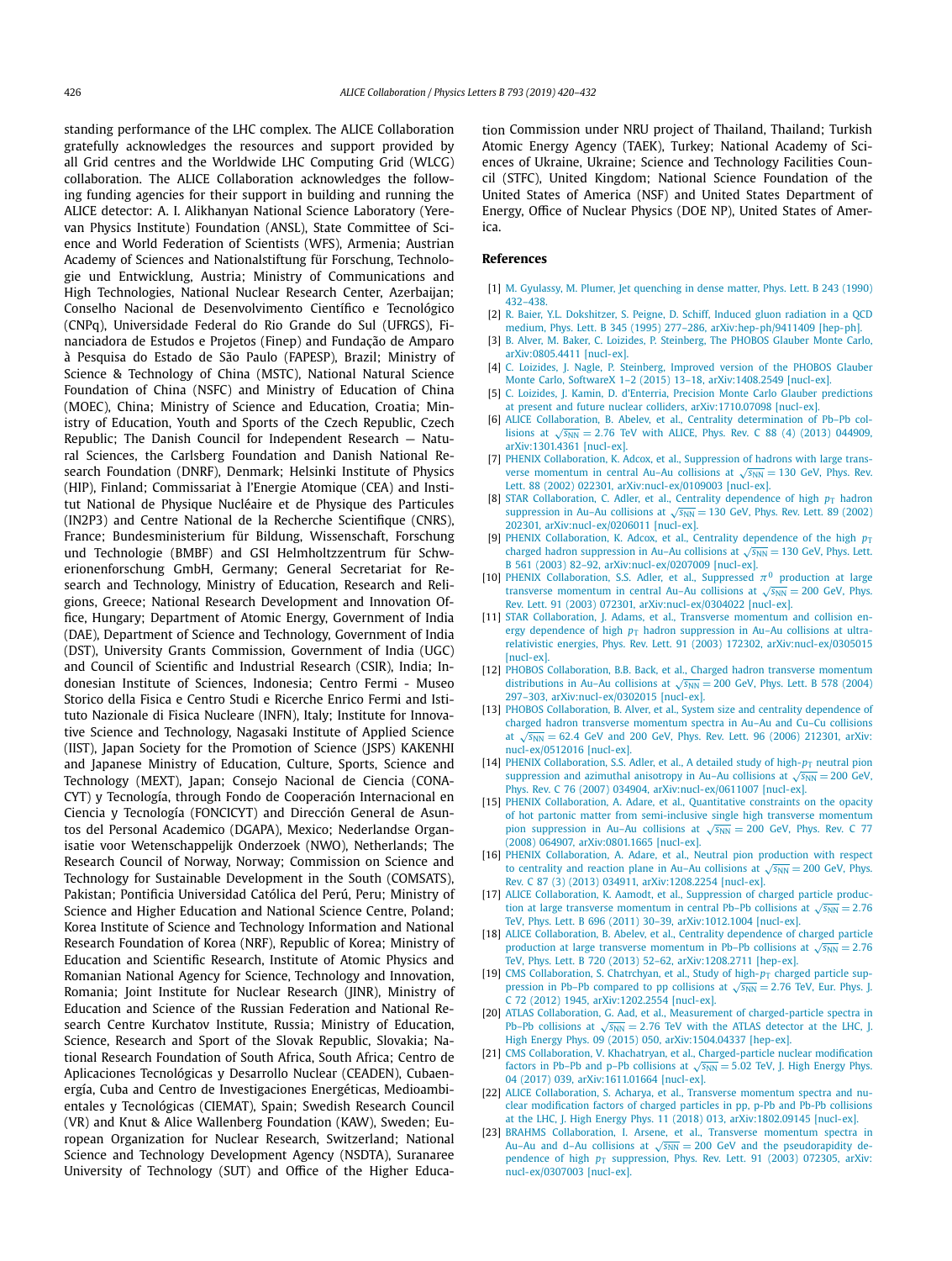- [24] STAR Collaboration, J. Adams, et al., Evidence from [d–Au measurements](http://refhub.elsevier.com/S0370-2693(19)30280-1/bib4164616D733A32303033696Ds1) for final state suppression of high  $p_T$  hadrons in [Au–Au collisions](http://refhub.elsevier.com/S0370-2693(19)30280-1/bib4164616D733A32303033696Ds1) at RHIC, Phys. Rev. Lett. 91 (2003) 072304, [arXiv:nucl-ex/0306024 \[nucl-ex\].](http://refhub.elsevier.com/S0370-2693(19)30280-1/bib4164616D733A32303033696Ds1)
- [25] ALICE [Collaboration,](http://refhub.elsevier.com/S0370-2693(19)30280-1/bib414C4943453A323031326D6As1) B. Abelev, et al., Transverse momentum distribution and nuclear modification factor of charged particles in [p–Pb collisions](http://refhub.elsevier.com/S0370-2693(19)30280-1/bib414C4943453A323031326D6As1) at  $\sqrt{s_{NN}}$  = 5*.*02 TeV, Phys. Rev. Lett. 110 (8) (2013) 082302, [arXiv:1210.4520 \[nucl-ex\].](http://refhub.elsevier.com/S0370-2693(19)30280-1/bib414C4943453A323031326D6As1)
- [26] ALICE [Collaboration,](http://refhub.elsevier.com/S0370-2693(19)30280-1/bib4162656C65763A32303134647361s1) B.B. Abelev, et al., Transverse momentum dependence of inclusive primary [charged-particle](http://refhub.elsevier.com/S0370-2693(19)30280-1/bib4162656C65763A32303134647361s1) production in p–Pb collisions at  $\sqrt{s_{NN}}$  = 5*.*02 TeV, Eur. Phys. J. C 74 (9) (2014) 3054, [arXiv:1405.2737 \[nucl-ex\].](http://refhub.elsevier.com/S0370-2693(19)30280-1/bib4162656C65763A32303134647361s1)
- [27] CMS [Collaboration,](http://refhub.elsevier.com/S0370-2693(19)30280-1/bib4B6861636861747279616E3A32303135786161s1) V. Khachatryan, et al., Nuclear effects on the transverse momentum spectra of charged particles in [p–Pb collisions](http://refhub.elsevier.com/S0370-2693(19)30280-1/bib4B6861636861747279616E3A32303135786161s1) at  $\sqrt{s_{NN}} = 5.02$  TeV, Eur. Phys. J. C 75 (5) (2015) 237, [arXiv:1502.05387 \[nucl-ex\].](http://refhub.elsevier.com/S0370-2693(19)30280-1/bib4B6861636861747279616E3A32303135786161s1)
- [28] ATLAS [Collaboration,](http://refhub.elsevier.com/S0370-2693(19)30280-1/bib4161643A323031367A6966s1) G. Aad, et al., Transverse momentum, rapidity, and centrality dependence of inclusive [charged-particle](http://refhub.elsevier.com/S0370-2693(19)30280-1/bib4161643A323031367A6966s1) production in  $\sqrt{s_{NN}} = 5.02$  TeV [p–Pb collisions](http://refhub.elsevier.com/S0370-2693(19)30280-1/bib4161643A323031367A6966s1) measured by the ATLAS experiment, Phys. Lett. B 763 (2016) 313–336, [arXiv:1605.06436 \[hep-ex\].](http://refhub.elsevier.com/S0370-2693(19)30280-1/bib4161643A323031367A6966s1)
- [29] CMS [Collaboration,](http://refhub.elsevier.com/S0370-2693(19)30280-1/bib4368617472636879616E3A323031317561s1) S. Chatrchyan, et al., Study of Z boson production in Pb–Pb collisions at  $\sqrt{s_{NN}}$  = 2.76 TeV, Phys. Rev. Lett. 106 (2011) 212301, [arXiv:1102.](http://refhub.elsevier.com/S0370-2693(19)30280-1/bib4368617472636879616E3A323031317561s1) [5435 \[nucl-ex\].](http://refhub.elsevier.com/S0370-2693(19)30280-1/bib4368617472636879616E3A323031317561s1)
- [30] PHENIX [Collaboration,](http://refhub.elsevier.com/S0370-2693(19)30280-1/bib4166616E61736965763A323031326467s1) S. Afanasiev, et al., Measurement of direct photons in [Au–Au collisions](http://refhub.elsevier.com/S0370-2693(19)30280-1/bib4166616E61736965763A323031326467s1) at  $\sqrt{s_{NN}}$  = 200 GeV, Phys. Rev. Lett. 109 (2012) 152302, arXiv: [1205.5759 \[nucl-ex\].](http://refhub.elsevier.com/S0370-2693(19)30280-1/bib4166616E61736965763A323031326467s1)
- [31] CMS [Collaboration,](http://refhub.elsevier.com/S0370-2693(19)30280-1/bib4368617472636879616E3A323031327671s1) S. Chatrchyan, et al., Measurement of isolated photon pro-duction in pp and [Pb–Pb collisions](http://refhub.elsevier.com/S0370-2693(19)30280-1/bib4368617472636879616E3A323031327671s1) at  $\sqrt{s_{NN}}$  = 2.76 TeV, Phys. Lett. B 710 (2012) 256–277, [arXiv:1201.3093 \[nucl-ex\].](http://refhub.elsevier.com/S0370-2693(19)30280-1/bib4368617472636879616E3A323031327671s1)
- [32] CMS [Collaboration,](http://refhub.elsevier.com/S0370-2693(19)30280-1/bib4368617472636879616E3A323031326E74s1) S. Chatrchyan, et al., Study of *W* boson production in Pb–Pb and pp [collisions](http://refhub.elsevier.com/S0370-2693(19)30280-1/bib4368617472636879616E3A323031326E74s1) at  $\sqrt{s_{NN}}$  = 2.76 TeV, Phys. Lett. B 715 (2012) 66–87, arXiv: [1205.6334 \[nucl-ex\].](http://refhub.elsevier.com/S0370-2693(19)30280-1/bib4368617472636879616E3A323031326E74s1)
- [33] ATLAS [Collaboration,](http://refhub.elsevier.com/S0370-2693(19)30280-1/bib4161643A323031356C6362s1) G. Aad, et al., Centrality, rapidity and transverse momentum [dependence](http://refhub.elsevier.com/S0370-2693(19)30280-1/bib4161643A323031356C6362s1) of isolated prompt photon production in lead-lead collisions at  $\sqrt{s_{NN}}$  = 2.76 TeV [measured](http://refhub.elsevier.com/S0370-2693(19)30280-1/bib4161643A323031356C6362s1) with the ATLAS detector, Phys. Rev. C 93 (3) (2016) 034914, [arXiv:1506.08552 \[hep-ex\].](http://refhub.elsevier.com/S0370-2693(19)30280-1/bib4161643A323031356C6362s1)
- [34] A. Dainese, C. Loizides, G. Paic, [Leading-particle](http://refhub.elsevier.com/S0370-2693(19)30280-1/bib4461696E6573653A323030347465s1) suppression in high energy [nucleus-nucleus](http://refhub.elsevier.com/S0370-2693(19)30280-1/bib4461696E6573653A323030347465s1) collisions, Eur. Phys. J. C 38 (2005) 461–474, arXiv:hep-ph/ [0406201 \[hep-ph\].](http://refhub.elsevier.com/S0370-2693(19)30280-1/bib4461696E6573653A323030347465s1)
- [35] X. Zhang, J. Liao, Jet quenching and its azimuthal [anisotropy](http://refhub.elsevier.com/S0370-2693(19)30280-1/bib5A68616E673A323031336F6361s1) in Å and possibly high multiplicity p–A and d–Au collisions, [arXiv:1311.5463 \[nucl-th\].](http://refhub.elsevier.com/S0370-2693(19)30280-1/bib5A68616E673A323031336F6361s1)
- [36] K. [Tywoniuk,](http://refhub.elsevier.com/S0370-2693(19)30280-1/bib5479776F6E69756B3A32303134687461s1) Is there jet quenching in p–Pb?, Nucl. Phys. A 926 (2014) 85–91.
- [37] C. Shen, C. Park, J.-F. Paquet, G.S. [Denicol,](http://refhub.elsevier.com/S0370-2693(19)30280-1/bib5368656E3A32303136656777s1) S. Jeon, C. Gale, Direct photon production and jet [energy-loss](http://refhub.elsevier.com/S0370-2693(19)30280-1/bib5368656E3A32303136656777s1) in small systems, Nucl. Phys. A 956 (2016) 741–744, [arXiv:1601.03070 \[hep-ph\].](http://refhub.elsevier.com/S0370-2693(19)30280-1/bib5368656E3A32303136656777s1)
- [38] C. Loizides, A. Morsch, Absence of jet quenching in peripheral [nucleus–nucleus](http://refhub.elsevier.com/S0370-2693(19)30280-1/bib4D6F727363683A32303137627262s1) collisions, Phys. Lett. B 773 (2017) 408–411, [arXiv:1705.08856 \[nucl-ex\].](http://refhub.elsevier.com/S0370-2693(19)30280-1/bib4D6F727363683A32303137627262s1)
- [39] ALICE [Collaboration,](http://refhub.elsevier.com/S0370-2693(19)30280-1/bib4164616D3A32303134716A61s1) J. Adam, et al., Centrality dependence of particle production in [p–Pb collisions](http://refhub.elsevier.com/S0370-2693(19)30280-1/bib4164616D3A32303134716A61s1) at  $\sqrt{s_{NN}}$  = 5.02 TeV, Phys. Rev. C 91 (6) (2015) 064905, [arXiv:1412.6828 \[nucl-ex\].](http://refhub.elsevier.com/S0370-2693(19)30280-1/bib4164616D3A32303134716A61s1)
- [40] ALICE [Collaboration,](http://refhub.elsevier.com/S0370-2693(19)30280-1/bib4164616D3A32303135646F61s1) J. Adam, et al., Measurement of jet quenching with semi-inclusive hadron-jet distributions in central [Pb–Pb collisions](http://refhub.elsevier.com/S0370-2693(19)30280-1/bib4164616D3A32303135646F61s1) at  $\sqrt{s_{NN}} = 2.76$ TeV, J. High Energy Phys. 09 (2015) 170, [arXiv:1506.03984 \[nucl-ex\].](http://refhub.elsevier.com/S0370-2693(19)30280-1/bib4164616D3A32303135646F61s1)
- [41] ALICE [Collaboration,](http://refhub.elsevier.com/S0370-2693(19)30280-1/bib416368617279613A323031376F6B71s1) S. Acharya, et al., Constraints on jet quenching in p-Pb collisions at  $\sqrt{s_{NN}}$  = 5.02 TeV measured by the [event-activity](http://refhub.elsevier.com/S0370-2693(19)30280-1/bib416368617279613A323031376F6B71s1) dependence of [semi-inclusive](http://refhub.elsevier.com/S0370-2693(19)30280-1/bib416368617279613A323031376F6B71s1) hadron-jet distributions, Phys. Lett. B 783 (2018) 95–113, arXiv: [1712.05603 \[nucl-ex\].](http://refhub.elsevier.com/S0370-2693(19)30280-1/bib416368617279613A323031376F6B71s1)
- [42] J. Jia, Influence of the [nucleon-nucleon](http://refhub.elsevier.com/S0370-2693(19)30280-1/bib4A69613A323030396D71s1) collision geometry on the determination of the nuclear modification factor for [nucleon-nucleus](http://refhub.elsevier.com/S0370-2693(19)30280-1/bib4A69613A323030396D71s1) and nucleus-nucleus collisions, Phys. Lett. B 681 (2009) 320–325, [arXiv:0907.4175 \[nucl-th\].](http://refhub.elsevier.com/S0370-2693(19)30280-1/bib4A69613A323030396D71s1)
- [43] ALICE [Collaboration,](http://refhub.elsevier.com/S0370-2693(19)30280-1/bib41616D6F64743A323030387A7As1) K. Aamodt, et al., The ALICE experiment at the CERN LHC, J. [Instrum.](http://refhub.elsevier.com/S0370-2693(19)30280-1/bib41616D6F64743A323030387A7As1) 3 (2008) S08002.
- [44] ALICE [Collaboration,](http://refhub.elsevier.com/S0370-2693(19)30280-1/bib4162656C65763A32303134666661s1) B.B. Abelev, et al., Performance of the ALICE experiment at the CERN LHC, Int. J. Mod. Phys. A 29 (2014) 1430044, [arXiv:1402.4476 \[nucl](http://refhub.elsevier.com/S0370-2693(19)30280-1/bib4162656C65763A32303134666661s1)[ex\].](http://refhub.elsevier.com/S0370-2693(19)30280-1/bib4162656C65763A32303134666661s1)
- [45] ALICE [Collaboration,](http://refhub.elsevier.com/S0370-2693(19)30280-1/bib41616D6F64743A323031306161s1) K. Aamodt, et al., Alignment of the ALICE inner tracking system with cosmic-ray tracks, J. Instrum. 5 (2010) P03003, [arXiv:1001.0502](http://refhub.elsevier.com/S0370-2693(19)30280-1/bib41616D6F64743A323031306161s1) [\[physics.ins-det\].](http://refhub.elsevier.com/S0370-2693(19)30280-1/bib41616D6F64743A323031306161s1)
- [46] J. Alme, et al., The ALICE TPC, a large [3-dimensional](http://refhub.elsevier.com/S0370-2693(19)30280-1/bib416C6D653A323031306B65s1) tracking device with fast readout for ultra-high [multiplicity](http://refhub.elsevier.com/S0370-2693(19)30280-1/bib416C6D653A323031306B65s1) events, Nucl. Instrum. Methods A 622 (2010) 316–367, [arXiv:1001.1950 \[physics.ins-det\].](http://refhub.elsevier.com/S0370-2693(19)30280-1/bib416C6D653A323031306B65s1)
- [47] ALICE [Collaboration,](http://refhub.elsevier.com/S0370-2693(19)30280-1/bib41626261733A32303133746161s1) E. Abbas, et al., Performance of the ALICE VZERO system, J. Instrum. 8 (2013) P10016, [arXiv:1306.3130 \[nucl-ex\].](http://refhub.elsevier.com/S0370-2693(19)30280-1/bib41626261733A32303133746161s1)
- [48] ALICE Collaboration, The ALICE definition of primary particles, [https://cds.cern.](https://cds.cern.ch/record/2270008) [ch/record/2270008](https://cds.cern.ch/record/2270008).
- [49] T. [Sjostrand,](http://refhub.elsevier.com/S0370-2693(19)30280-1/bib536A6F737472616E643A323030367A61s1) S. Mrenna, P.Z. Skands, PYTHIA 6.4 physics and manual, J. High Energy Phys. 05 (2006) 026, [arXiv:hep-ph/0603175 \[hep-ph\].](http://refhub.elsevier.com/S0370-2693(19)30280-1/bib536A6F737472616E643A323030367A61s1)
- [50] X.-N. Wang, M. [Gyulassy,](http://refhub.elsevier.com/S0370-2693(19)30280-1/bib57616E673A31393931687461s1) HIJING: a Monte Carlo model for multiple jet production in pp, p–A and Å collisions, Phys. Rev. D 44 (1991) [3501–3516.](http://refhub.elsevier.com/S0370-2693(19)30280-1/bib57616E673A31393931687461s1)
- [51] R. Brun, F. Carminati, S. Giani, GEANT Detector [Description](http://refhub.elsevier.com/S0370-2693(19)30280-1/bib6765616E743372656632s1) and Simulation Tool, CERN Program Library Long [Write-up,](http://refhub.elsevier.com/S0370-2693(19)30280-1/bib6765616E743372656632s1) W5013, 1994.
- [52] ALICE [Collaboration,](http://refhub.elsevier.com/S0370-2693(19)30280-1/bib416368617279613A32303138656171s1) S. Acharya, et al., Transverse momentum spectra and nuclear [modification](http://refhub.elsevier.com/S0370-2693(19)30280-1/bib416368617279613A32303138656171s1) factors of charged particles in Xe-Xe collisions at  $\sqrt{s_{NN}}$  = 5*.*44 TeV, [arXiv:1805.04399 \[nucl-ex\].](http://refhub.elsevier.com/S0370-2693(19)30280-1/bib416368617279613A32303138656171s1)

#### **ALICE Collaboration**

S. Acharya <sup>139</sup>, F.T. Acosta <sup>20</sup>, D. Adamová <sup>93</sup>, J. Adolfsson <sup>80</sup>, M.M. Aggarwal <sup>98</sup>, G. Aglieri Rinella <sup>34</sup>, M. Agnello  $^{31}$ , N. Agrawal  $^{48}$ , Z. Ahammed  $^{139}$ , S.U. Ahn  $^{76}$ , S. Aiola  $^{144}$ , A. Akindinov  $^{64}$ , M. Al-Turany  $^{104}$ , S.N. Alam  $^{139}$ , D.S.D. Albuquerque  $^{121}$ , D. Aleksandrov  $^{87}$ , B. Alessandro  $^{58}$ , R. Alfaro Molina  $^{72}$ , Y. Ali  $^{15}$ , A. Alici <sup>10,27,53</sup>, A. Alkin <sup>2</sup>, J. Alme <sup>22</sup>, T. Alt <sup>69</sup>, L. Altenkamper <sup>22</sup>, I. Altsybeev <sup>111</sup>, M.N. Anaam <sup>6</sup>, C. Andrei <sup>47</sup>, D. Andreou <sup>34</sup>, H.A. Andrews <sup>108</sup>, A. Andronic <sup>142, 104</sup>, M. Angeletti <sup>34</sup>, V. Anguelov <sup>102</sup>, C. Anson <sup>16</sup>, T. Antičić <sup>105</sup>, F. Antinori <sup>56</sup>, P. Antonioli <sup>53</sup>, R. Anwar <sup>125</sup>, N. Apadula <sup>79</sup>, L. Aphecetche <sup>113</sup>, H. Appelshäuser 69, S. Arcelli 27, R. Arnaldi 58, O.W. Arnold <sup>103</sup>*,*116, I.C. Arsene 21, M. Arslandok 102, A. Augustinus 34, R. Averbeck 104, M.D. Azmi 17, A. Badalà 55, Y.W. Baek <sup>60</sup>*,*40, S. Bagnasco 58, R. Bailhache  $^{69}$ , R. Bala  $^{99}$ , A. Baldisseri  $^{135}$ , M. Ball  $^{42}$ , R.C. Baral  $^{85}$ , A.M. Barbano  $^{26}$ , R. Barbera  $^{28}$ , F. Barile  $^{52}$ , L. Barioglio  $^{26}$ , G.G. Barnaföldi  $^{143}$ , L.S. Barnby  $^{92}$ , V. Barret  $^{132}$ , P. Bartalini  $^6$ , K. Barth  $^{34}$ , E. Bartsch  $^{69}$ , N. Bastid  $^{132}$ , S. Basu  $^{141}$ , G. Batigne  $^{113}$ , B. Batyunya  $^{75}$ , P.C. Batzing  $^{21}$ , J.L. Bazo Alba  $^{109}$ , I.G. Bearden  $^{88}$ , H. Beck  $^{102}$ , C. Bedda  $^{63}$ , N.K. Behera  $^{60}$ , I. Belikov  $^{134}$ , F. Bellini  $^{34}$ , H. Bello Martinez  $^{44},$ R. Bellwied  $^{125}$ , L.G.E. Beltran  $^{119}$ , V. Belyaev  $^{91}$ , G. Bencedi  $^{143}$ , S. Beole  $^{26}$ , A. Bercuci  $^{47}$ , Y. Berdnikov  $^{96}$ , D. Berenyi 143, R.A. Bertens 128, D. Berzano <sup>34</sup>*,*58, L. Betev 34, P.P. Bhaduri 139, A. Bhasin 99, I.R. Bhat 99, H. Bhatt  $^{48}$ , B. Bhattacharjee  $^{41}$ , J. Bhom  $^{117}$ , A. Bianchi  $^{26}$ , L. Bianchi  $^{125}$ , N. Bianchi  $^{51}$ , J. Bielčík  $^{37}$ , J. Bielčíková <sup>93</sup>, A. Bilandzic <sup>116, I03</sup>, G. Biro <sup>143</sup>, R. Biswas <sup>3</sup>, S. Biswas <sup>3</sup>, J.T. Blair <sup>118</sup>, D. Blau <sup>87</sup>, C. Blume  $^{69}$ , G. Boca  $^{137}$ , F. Bock  $^{34}$ , A. Bogdanov  $^{91}$ , L. Boldizsár  $^{143}$ , M. Bombara  $^{38}$ , G. Bonomi  $^{138}$ , M. Bonora  $^{34}$ , H. Borel  $^{135}$ , A. Borissov  $^{142}$ , M. Borri  $^{127}$ , E. Botta  $^{26}$ , C. Bourjau  $^{88}$ , L. Bratrud  $^{69}$ , P. Braun-Munzinger <sup>104</sup>, M. Bregant <sup>120</sup>, T.A. Broker <sup>69</sup>, M. Broz <sup>37</sup>, E.J. Brucken <sup>43</sup>, E. Bruna <sup>58</sup>, G.E. Bruno <sup>34,33</sup>, D. Budnikov <sup>106</sup>, H. Buesching <sup>69</sup>, S. Bufalino <sup>31</sup>, P. Buhler <sup>112</sup>, P. Buncic <sup>34</sup>, O. Busch <sup>131,i</sup>, Z. Buthelezi<sup>73</sup>, J.B. Butt<sup>15</sup>, J.T. Buxton <sup>95</sup>, J. Cabala <sup>115</sup>, D. Caffarri <sup>89</sup>, H. Caines <sup>144</sup>, A. Caliva <sup>104</sup>,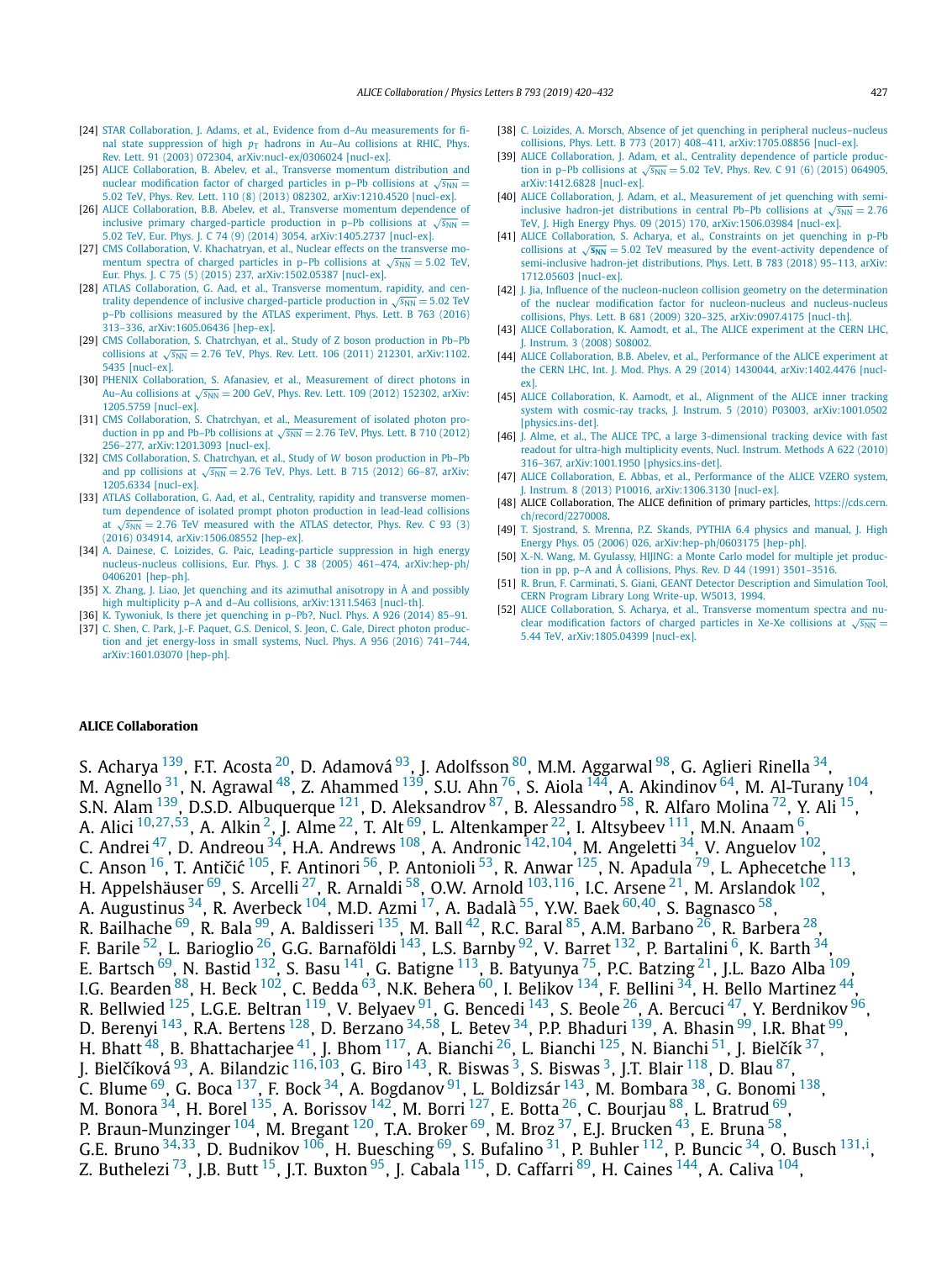E. Calvo Villar <sup>109</sup>, R.S. Camacho <sup>44</sup>, P. Camerini <sup>25</sup>, A.A. Capon <sup>112</sup>, F. Carena <sup>34</sup>, W. Carena <sup>34</sup>, F. Carnesecchi <sup>27,10</sup>, J. Castillo Castellanos <sup>135</sup>, A.J. Castro <sup>128</sup>, E.A.R. Casula <sup>54</sup>, C. Ceballos Sanchez <sup>8</sup>, S. Chandra  $^{139}$ , B. Chang  $^{126}$ , W. Chang  $^6$ , S. Chapeland  $^{34}$ , M. Chartier  $^{127}$ , S. Chattopadhyay  $^{139}$ , S. Chattopadhyay 107, A. Chauvin <sup>103</sup>*,*116, C. Cheshkov 133, B. Cheynis 133, V. Chibante Barroso 34, D.D. Chinellato  $^{121}$ , S. Cho $^{60}$ , P. Chochula  $^{34}$ , T. Chowdhury  $^{132}$ , P. Christakoglou  $^{89}$ , C.H. Christensen  $^{88}$ , P. Christiansen 80, T. Chujo 131, S.U. Chung 18, C. Cicalo 54, L. Cifarelli <sup>10</sup>*,*27, F. Cindolo 53, J. Cleymans 124, F. Colamaria 52, D. Colella <sup>65</sup>*,*52, A. Collu 79, M. Colocci 27, M. Concas <sup>58</sup>*,*ii, G. Conesa Balbastre 78, Z. Conesa del Valle  $61$ , J.G. Contreras  $37$ , T.M. Cormier  $94$ , Y. Corrales Morales  $58$ , P. Cortese  $32$ , M.R. Cosentino  $^{122}$ , F. Costa  $^{34}$ , S. Costanza  $^{137}$ , J. Crkovská  $^{61}$ , P. Crochet  $^{132}$ , E. Cuautle  $^{70}$ , L. Cunqueiro <sup>142</sup>*,*94, T. Dahms <sup>103</sup>*,*116, A. Dainese 56, S. Dani 66, M.C. Danisch 102, A. Danu 68, D. Das 107, I. Das  $^{107}$ , S. Das  $^3$ , A. Dash  $^{85}$ , S. Dash  $^{48}$ , S. De  $^{49}$ , A. De Caro  $^{30}$ , G. de Cataldo  $^{52}$ , C. de Conti  $^{120}$ , J. de Cuveland 39, A. De Falco 24, D. De Gruttola <sup>10</sup>*,*30, N. De Marco 58, S. De Pasquale 30, R.D. De Souza 121, H.F. Degenhardt 120, A. Deisting <sup>104</sup>*,*102, A. Deloff 84, S. Delsanto 26, C. Deplano 89, P. Dhankher 48, D. Di Bari $^{33}$ , A. Di Mauro $^{34}$ , B. Di Ruzza $^{56}$ , R.A. Diaz $^8$ , T. Dietel $^{124}$ , P. Dillenseger $^{69}$ , Y. Ding $^6$ , R. Divià  $^{34}$ , Ø. Djuvsland  $^{22}$ , A. Dobrin  $^{34}$ , D. Domenicis Gimenez  $^{120}$ , B. Dönigus  $^{69}$ , O. Dordic  $^{21}$ , L.V.R. Doremalen  $^{63}$ , A.K. Dubey  $^{139}$ , A. Dubla  $^{104}$ , L. Ducroux  $^{133}$ , S. Dudi  $^{98}$ , A.K. Duggal  $^{98}$ , M. Dukhishyam  $^{85}$ , P. Dupieux  $^{132}$ , R.J. Ehlers  $^{144}$ , D. Elia  $^{52}$ , E. Endress  $^{109}$ , H. Engel  $^{74}$ , E. Epple  $^{144}$ , B. Erazmus  $^{113}$ , F. Erhardt  $^{97}$ , M.R. Ersdal  $^{22}$ , B. Espagnon  $^{61}$ , G. Eulisse  $^{34}$ , J. Eum  $^{18}$ , D. Evans  $^{108}$ , S. Evdokimov 90, L. Fabbietti <sup>103</sup>*,*116, M. Faggin 29, J. Faivre 78, A. Fantoni 51, M. Fasel 94, L. Feldkamp 142, A. Feliciello  $^{58}$ , G. Feofilov  $^{111}$ , A. Fernández Téllez  $^{44}$ , A. Ferretti  $^{26}$ , A. Festanti  $^{34}$ , V.J.G. Feuillard  $^{102}$ , J. Figiel  $^{117}$ , M.A.S. Figueredo  $^{120}$ , S. Filchagin  $^{106}$ , D. Finogeev  $^{62}$ , F.M. Fionda  $^{22}$ , G. Fiorenza  $^{52}$ , F. Flor  $^{125}$ , M. Floris  $^{34}$ , S. Foertsch  $^{73}$ , P. Foka  $^{104}$ , S. Fokin  $^{87}$ , E. Fragiacomo  $^{59}$ , A. Francescon  $^{34}$ , A. Francisco  $^{113}$ , U. Frankenfeld  $^{104}$ , G.G. Fronze  $^{26}$ , U. Fuchs  $^{34}$ , C. Furget  $^{78}$ , A. Furs  $^{62}$ , M. Fusco Girard  $^{30}$ , J.J. Gaardhøje  $^{88}$ , M. Gagliardi <sup>26</sup>, A.M. Gago <sup>109</sup>, K. Gajdosova <sup>88</sup>, M. Gallio <sup>26</sup>, C.D. Galvan <sup>119</sup>, P. Ganoti <sup>83</sup>, C. Garabatos <sup>104</sup>, E. Garcia-Solis 11, K. Garg 28, C. Gargiulo 34, P. Gasik <sup>116</sup>*,*103, E.F. Gauger 118, M.B. Gay Ducati 71, M. Germain 113, J. Ghosh 107, P. Ghosh 139, S.K. Ghosh 3, P. Gianotti 51, P. Giubellino <sup>104</sup>*,*58, P. Giubilato 29, P. Glässel <sup>102</sup>, D.M. Goméz Coral <sup>72</sup>, A. Gomez Ramirez <sup>74</sup>, V. Gonzalez <sup>104</sup>, P. González-Zamora <sup>44</sup>, S. Gorbunov<sup>39</sup>, L. Görlich <sup>117</sup>, S. Gotovac<sup>35</sup>, V. Grabski <sup>72</sup>, L.K. Graczykowski  $^{140}$ , K.L. Graham  $^{108}$ , L. Greiner <sup>79</sup>, A. Grelli <sup>63</sup>, C. Grigoras <sup>34</sup>, V. Grigoriev <sup>91</sup>, A. Grigoryan <sup>1</sup>, S. Grigoryan <sup>75</sup>, J.M. Gronefeld <sup>104</sup>, F. Grosa  $^{31}$ , J.F. Grosse-Oetringhaus  $^{34}$ , R. Grosso  $^{104}$ , R. Guernane  $^{78}$ , B. Guerzoni  $^{27}$ , M. Guittiere  $^{113}$ , K. Gulbrandsen  $^{88}$ , T. Gunji  $^{130}$ , A. Gupta  $^{99}$ , R. Gupta  $^{99}$ , I.B. Guzman  $^{44}$ , R. Haake  $^{34}$ , M.K. Habib  $^{104}$ , C. Hadjidakis <sup>61</sup>, H. Hamagaki <sup>81</sup>, G. Hamar <sup>143</sup>, M. Hamid <sup>6</sup>, J.C. Hamon <sup>134</sup>, R. Hannigan <sup>118</sup>, M.R. Haque 63, A. Harlenderova 104, J.W. Harris 144, A. Harton 11, H. Hassan 78, D. Hatzifotiadou <sup>53</sup>*,*10, S. Hayashi <sup>130</sup>, S.T. Heckel <sup>69</sup>, E. Hellbär <sup>69</sup>, H. Helstrup <sup>36</sup>, A. Herghelegiu <sup>47</sup>, E.G. Hernandez <sup>44</sup>, G. Herrera Corral <sup>9</sup>, F. Herrmann  $^{142}$ , K.F. Hetland  $^{36}$ , T.E. Hilden  $^{43}$ , H. Hillemanns  $^{34}$ , C. Hills  $^{127}$ , B. Hippolyte  $^{134}$ , B. Hohlweger  $^{103}$ , D. Horak  $^{37}$ , S. Hornung  $^{104}$ , R. Hosokawa  $^{131,78}$ , J. Hota  $^{66}$ , P. Hristov  $^{34}$ , C. Huang  $^{61}$ , C. Hughes  $^{128}$ , P. Huhn  $^{69}$ , T.J. Humanic  $^{95}$ , H. Hushnud  $^{107}$ , N. Hussain  $^{41}$ , T. Hussain  $^{17}$ , D. Hutter  $^{39}$ , D.S. Hwang  $^{19}$ , J.P. Iddon  $^{127}$ , S.A. Iga Buitron  $^{70}$ , R. Ilkaev  $^{106}$ , M. Inaba  $^{131}$ , M. Ippolitov  $^{87}$ , M.S. Islam  $^{107}$ , M. Ivanov  $^{104}$ , V. Ivanov  $^{96}$ , V. Izucheev  $^{90}$ , B. Jacak  $^{79}$ , N. Jacazio  $^{27}$ , P.M. Jacobs  $^{79}$ , M.B. Jadhav 48, S. Jadlovska 115, J. Jadlovsky 115, S. Jaelani 63, C. Jahnke <sup>120</sup>*,*116, M.J. Jakubowska 140, M.A. Janik  $^{140}$ , C. Jena  $^{85}$ , M. Jercic  $^{97}$ , O. Jevons  $^{108}$ , R.T. Jimenez Bustamante  $^{104}$ , M. Jin  $^{125}$ , P.G. Jones  $^{108}$ , A. Jusko  $^{108}$ , P. Kalinak  $^{65}$ , A. Kalweit  $^{34}$ , J.H. Kang  $^{145}$ , V. Kaplin  $^{91}$ , S. Kar  $^6$ , A. Karasu Uysal  $^{77}$ , O. Karavichev  $^{62}$ , T. Karavicheva  $^{62}$ , P. Karczmarczyk  $^{34}$ , E. Karpechev  $^{62}$ , U. Kebschull  $^{74}$ , R. Keidel  $^{46}$ , D.L.D. Keijdener  $^{63}$ , M. Keil  $^{34}$ , B. Ketzer  $^{42}$ , Z. Khabanova  $^{89}$ , A.M. Khan  $^6$ , S. Khan  $^{17}$ , S.A. Khan  $^{139}$ , A. Khanzadeev <sup>96</sup>, Y. Kharlov <sup>90</sup>, A. Khatun <sup>17</sup>, A. Khuntia <sup>49</sup>, M.M. Kielbowicz <sup>117</sup>, B. Kileng <sup>36</sup>, B. Kim <sup>131</sup>, D. Kim 145, D.J. Kim 126, E.J. Kim 13, H. Kim 145, J.S. Kim 40, J. Kim 102, M. Kim <sup>60</sup>*,*102, S. Kim 19, T. Kim 145, T. Kim 145, S. Kirsch 39, I. Kisel 39, S. Kiselev 64, A. Kisiel 140, J.L. Klay 5, C. Klein 69, J. Klein <sup>34</sup>*,*58, C. Klein-Bösing  $^{142}$ , S. Klewin  $^{102}$ , A. Kluge  $^{34}$ , M.L. Knichel  $^{34}$ , A.G. Knospe  $^{125}$ , C. Kobdaj  $^{114}$ , M. Kofarago  $^{143}$ , M.K. Köhler  $^{102}$ , T. Kollegger  $^{104}$ , N. Kondratyeva  $^{91}$ , E. Kondratyuk  $^{90}$ , A. Konevskikh  $^{62}$ , P.J. Konopka <sup>34</sup>, M. Konyushikhin <sup>141</sup>, O. Kovalenko <sup>84</sup>, V. Kovalenko <sup>111</sup>, M. Kowalski <sup>117</sup>, I. Králik <sup>65</sup>, A. Kravčáková <sup>38</sup>, L. Kreis <sup>104</sup>, M. Krivda <sup>65,108</sup>, F. Krizek <sup>93</sup>, M. Krüger <sup>69</sup>, E. Kryshen <sup>96</sup>, M. Krzewicki <sup>39</sup>, A.M. Kubera <sup>95</sup>, V. Kučera <sup>93,60</sup>, C. Kuhn <sup>134</sup>, P.G. Kuijer <sup>89</sup>, J. Kumar <sup>48</sup>, L. Kumar <sup>98</sup>, S. Kumar <sup>48</sup>,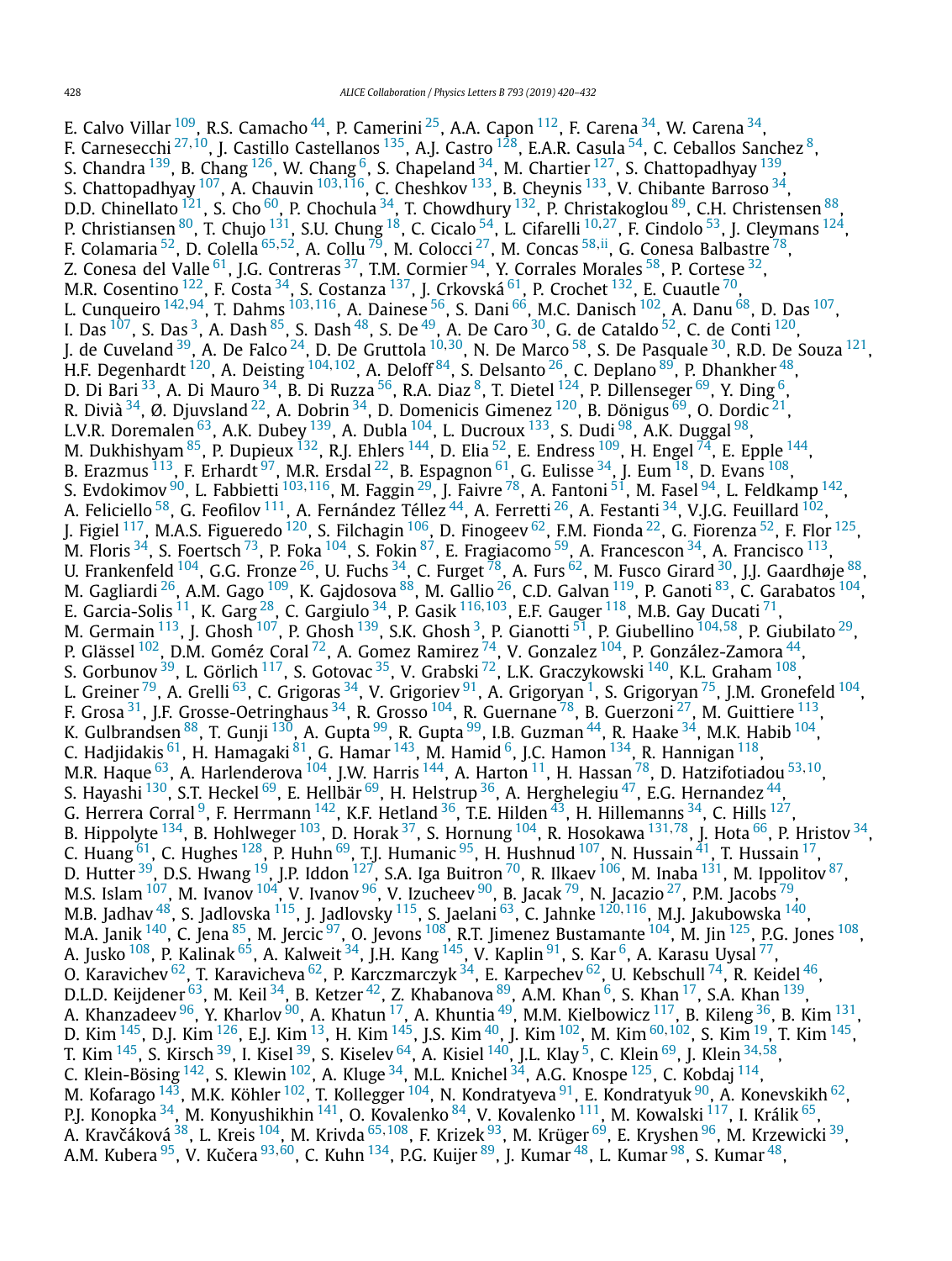S. Kundu <sup>85</sup>, P. Kurashvili <sup>84</sup>, A. Kurepin <sup>62</sup>, A.B. Kurepin <sup>62</sup>, A. Kuryakin <sup>106</sup>, S. Kushpil <sup>93</sup>, J. Kvapil <sup>108</sup>, M.J. Kweon $^{60}$ , Y. Kwon $^{145}$ , S.L. La Pointe $^{39}$ , P. La Rocca $^{28}$ , Y.S. Lai $^{79}$ , I. Lakomov $^{34}$ , R. Langoy $^{123}$ , K. Lapidus  $^{144}$ , A. Lardeux  $^{21}$ , P. Larionov  $^{51}$ , E. Laudi  $^{34}$ , R. Lavicka  $^{37}$ , R. Lea  $^{25}$ , L. Leardini  $^{102}$ , S. Lee  $^{145}$ , F. Lehas <sup>89</sup>, S. Lehner <sup>112</sup>, J. Lehrbach <sup>39</sup>, R.C. Lemmon <sup>92</sup>, I. León Monzón <sup>119</sup>, P. Lévai <sup>143</sup>, X. Li <sup>12</sup>, X.L. Li <sup>6</sup>, J. Lien  $^{123}$ , R. Lietava  $^{108}$ , B. Lim  $^{18}$ , S. Lindal  $^{21}$ , V. Lindenstruth  $^{39}$ , S.W. Lindsay  $^{127}$ , C. Lippmann  $^{104}$ , M.A. Lisa <sup>95</sup>, V. Litichevskyi <sup>43</sup>, A. Liu <sup>79</sup>, H.M. Ljunggren <sup>80</sup>, W.J. Llope <sup>141</sup>, D.F. Lodato <sup>63</sup>, V. Loginov <sup>91</sup>, C. Loizides <sup>94,79</sup>, P. Loncar<sup>35</sup>, X. Lopez <sup>132</sup>, E. López Torres <sup>8</sup>, A. Lowe <sup>143</sup>, P. Luettig <sup>69</sup>, J.R. Luhder <sup>142</sup>, M. Lunardon $^{29}$ , G. Luparello $^{59}$ , M. Lupi $^{34}$ , A. Maevskaya $^{62}$ , M. Mager $^{34}$ , S.M. Mahmood $^{21}$ , A. Maire $^{134}$ , R.D. Majka 144, M. Malaev 96, Q.W. Malik 21, L. Malinina <sup>75</sup>*,*iii, D. Mal'Kevich 64, P. Malzacher 104, A. Mamonov 106, V. Manko 87, F. Manso 132, V. Manzari 52, Y. Mao 6, M. Marchisone <sup>129</sup>*,*73*,*133, J. Mareš 67, G.V. Margagliotti  $^{25}$ , A. Margotti  $^{53}$ , J. Margutti  $^{63}$ , A. Marín  $^{104}$ , C. Markert  $^{118}$ , M. Marquard  $^{69}$ , N.A. Martin <sup>104</sup>, P. Martinengo <sup>34</sup>, J.L. Martinez <sup>125</sup>, M.I. Martínez <sup>44</sup>, G. Martínez García <sup>113</sup>, M. Martinez Pedreira $^{\,34}$ , S. Masciocchi  $^{\,104}$ , M. Masera $^{\,26}$ , A. Masoni $^{\,54}$ , L. Massacrier $^{\,61}$ , E. Masson $^{\,113}$ , A. Mastroserio <sup>52</sup>*,*136, A.M. Mathis <sup>116</sup>*,*103, P.F.T. Matuoka 120, A. Matyja <sup>117</sup>*,*128, C. Mayer 117, M. Mazzilli 33, M.A. Mazzoni <sup>57</sup>, F. Meddi <sup>23</sup>, Y. Melikyan <sup>91</sup>, A. Menchaca-Rocha <sup>72</sup>, E. Meninno <sup>30</sup>, J. Mercado Pérez <sup>102</sup>, M. Meres  $^{14}$ , C.S. Meza  $^{109}$ , S. Mhlanga  $^{124}$ , Y. Miake  $^{131}$ , L. Micheletti  $^{26}$ , M.M. Mieskolainen  $^{43},$ D.L. Mihaylov <sup>103</sup>, K. Mikhaylov <sup>64,75</sup>, A. Mischke <sup>63</sup>, A.N. Mishra <sup>70</sup>, D. Miśkowiec <sup>104</sup>, J. Mitra <sup>139</sup>, C.M. Mitu<sup>68</sup>, N. Mohammadi <sup>34</sup>, A.P. Mohanty <sup>63</sup>, B. Mohanty <sup>85</sup>, M. Mohisin Khan <sup>17,iv</sup>, D.A. Moreira De Godoy  $^{142}$ , L.A.P. Moreno  $^{44}$ , S. Moretto  $^{29}$ , A. Morreale  $^{113}$ , A. Morsch  $^{34}$ , T. Mrnjavac  $^{34},$ V. Muccifora  $51$ , E. Mudnic  $35$ , D. Mühlheim  $142$ , S. Muhuri  $139$ , M. Mukherjee  $3$ , J.D. Mulligan  $144$ , M.G. Munhoz <sup>120</sup>, K. Münning <sup>42</sup>, M.I.A. Munoz <sup>79</sup>, R.H. Munzer <sup>69</sup>, H. Murakami <sup>130</sup>, S. Murray <sup>73</sup>, L. Musa  $^{34}$ , J. Musinsky  $^{65}$ , C.J. Myers  $^{125}$ , J.W. Myrcha  $^{140}$ , B. Naik  $^{48}$ , R. Nair  $^{84}$ , B.K. Nandi  $^{48}$ , R. Nania <sup>53</sup>*,*10, E. Nappi 52, A. Narayan 48, M.U. Naru 15, A.F. Nassirpour 80, H. Natal da Luz 120, C. Nattrass <sup>128</sup>, S.R. Navarro <sup>44</sup>, K. Nayak <sup>85</sup>, R. Nayak <sup>48</sup>, T.K. Nayak <sup>139</sup>, S. Nazarenko <sup>106</sup>, R.A. Negrao De Oliveira <sup>69</sup>*,*34, L. Nellen 70, S.V. Nesbo 36, G. Neskovic 39, F. Ng 125, M. Nicassio 104, J. Niedziela <sup>140</sup>*,*34, B.S. Nielsen 88, S. Nikolaev 87, S. Nikulin 87, V. Nikulin 96, F. Noferini <sup>10</sup>*,*53, P. Nomokonov  $^{75}$ , G. Nooren  $^{63}$ , J.C.C. Noris  $^{44}$ , J. Norman  $^{78}$ , A. Nyanin  $^{87}$ , J. Nystrand  $^{22}$ , H. Oh  $^{145}$ , A. Ohlson  $^{102}$ , J. Oleniacz  $^{140}$ , A.C. Oliveira Da Silva  $^{120}$ , M.H. Oliver  $^{144}$ , J. Onderwaater  $^{104}$ , C. Oppedisano  $^{58}$ , R. Orava  $^{43}$ , M. Oravec  $^{115}$ , A. Ortiz Velasquez  $^{70}$ , A. Oskarsson  $^{80}$ , J. Otwinowski  $^{117}$ , K. Oyama  $^{81}$ , Y. Pachmayer  $^{102}$ , V. Pacik  $^{88}$ , D. Pagano  $^{138}$ , G. Paić  $^{70}$ , P. Palni  $^6$ , J. Pan  $^{141}$ , A.K. Pandey  $^{48}$ , S. Panebianco <sup>135</sup>, V. Papikyan <sup>1</sup>, P. Pareek <sup>49</sup>, J. Park <sup>60</sup>, J.E. Parkkila <sup>126</sup>, S. Parmar <sup>98</sup>, A. Passfeld <sup>142</sup>, S.P. Pathak  $^{125}$ , R.N. Patra  $^{139}$ , B. Paul  $^{58}$ , H. Pei  $^6$ , T. Peitzmann  $^{63}$ , X. Peng  $^6$ , L.G. Pereira  $^{71}$ , H. Pereira Da Costa $^{135}$ , D. Peresunko $^{87}$ , E. Perez Lezama $^{69}$ , V. Peskov $^{69}$ , Y. Pestov $^4$ , V. Petráček $^{37},$ M. Petrovici  $^{47}$ , C. Petta  $^{28}$ , R.P. Pezzi  $^{71}$ , S. Piano  $^{59}$ , M. Pikna  $^{14}$ , P. Pillot  $^{113}$ , L.O.D.L. Pimentel  $^{88}$ , O. Pinazza <sup>53,34</sup>, L. Pinsky <sup>125</sup>, S. Pisano <sup>51</sup>, D.B. Piyarathna <sup>125</sup>, M. Płoskoń <sup>79</sup>, M. Planinic <sup>97</sup>, F. Pliquett <sup>69</sup>, J. Pluta <sup>140</sup>, S. Pochybova <sup>143</sup>, P.L.M. Podesta-Lerma <sup>119</sup>, M.G. Poghosyan <sup>94</sup>, B. Polichtchouk <sup>90</sup>, N. Poljak <sup>97</sup>, W. Poonsawat  $^{114}$ , A. Pop $^{47}$ , H. Poppenborg  $^{142}$ , S. Porteboeuf-Houssais  $^{132}$ , V. Pozdniakov  $^{75},$ S.K. Prasad<sup>3</sup>, R. Preghenella<sup>53</sup>, F. Prino <sup>58</sup>, C.A. Pruneau <sup>141</sup>, I. Pshenichnov <sup>62</sup>, M. Puccio <sup>26</sup>, V. Punin <sup>106</sup>, J. Putschke <sup>141</sup>, S. Raha <sup>3</sup>, S. Rajput <sup>99</sup>, J. Rak <sup>126</sup>, A. Rakotozafindrabe <sup>135</sup>, L. Ramello <sup>32</sup>, F. Rami <sup>134</sup>, R. Raniwala <sup>100</sup>, S. Raniwala <sup>100</sup>, S.S. Räsänen <sup>43</sup>, B.T. Rascanu <sup>69</sup>, V. Ratza <sup>42</sup>, I. Ravasenga <sup>31</sup>, K.F. Read <sup>128</sup>*,*94, K. Redlich <sup>84</sup>*,*v, A. Rehman 22, P. Reichelt 69, F. Reidt 34, X. Ren 6, R. Renfordt 69, A. Reshetin  $^{62}$ , J.-P. Revol  $^{10}$ , K. Reygers  $^{102}$ , V. Riabov  $^{96}$ , T. Richert  $^{63}$ , M. Richter  $^{21}$ , P. Riedler  $^{34}$ . W. Riegler  $^{34}$ , F. Riggi  $^{28}$ , C. Ristea  $^{68}$ , S.P. Rode  $^{49}$ , M. Rodríguez Cahuantzi  $^{44}$ , K. Røed  $^{21}$ , R. Rogalev  $^{90}$ , E. Rogochaya  $^{75}$ , D. Rohr $^{34}$ , D. Röhrich  $^{22}$ , P.S. Rokita  $^{140}$ , F. Ronchetti  $^{51}$ , E.D. Rosas  $^{70}$ , K. Roslon  $^{140}$ , P. Rosnet  $^{132}$ , A. Rossi  $^{29}$ , A. Rotondi  $^{137}$ , F. Roukoutakis  $^{83}$ , C. Roy  $^{134}$ , P. Roy  $^{107}$ , O.V. Rueda  $^{70}$ , R. Rui  $^{25}$ , B. Rumyantsev <sup>75</sup>, A. Rustamov <sup>86</sup>, E. Ryabinkin <sup>87</sup>, Y. Ryabov <sup>96</sup>, A. Rybicki <sup>117</sup>, S. Saarinen <sup>43</sup>, S. Sadhu <sup>139</sup>, S. Sadovsky  $90$ , K. Šafařík<sup>34</sup>, S.K. Saha <sup>139</sup>, B. Sahoo <sup>48</sup>, P. Sahoo <sup>49</sup>, R. Sahoo <sup>49</sup>, S. Sahoo <sup>66</sup>, P.K. Sahu <sup>66</sup>, J. Saini 139, S. Sakai 131, M.A. Saleh 141, S. Sambyal 99, V. Samsonov <sup>96</sup>*,*91, A. Sandoval 72, A. Sarkar 73, D. Sarkar <sup>139</sup>, N. Sarkar <sup>139</sup>, P. Sarma <sup>41</sup>, M.H.P. Sas <sup>63</sup>, E. Scapparone <sup>53</sup>, F. Scarlassara <sup>29</sup>, B. Schaefer <sup>94</sup>, H.S. Scheid <sup>69</sup>, C. Schiaua <sup>47</sup>, R. Schicker <sup>102</sup>, C. Schmidt <sup>104</sup>, H.R. Schmidt <sup>101</sup>, M.O. Schmidt <sup>102</sup>, M. Schmidt 101, N.V. Schmidt <sup>94</sup>*,*69, J. Schukraft 34, Y. Schutz <sup>34</sup>*,*134, K. Schwarz 104, K. Schweda 104, G. Scioli <sup>27</sup>, E. Scomparin <sup>58</sup>, M. Šefčík <sup>38</sup>, J.E. Seger <sup>16</sup>, Y. Sekiguchi <sup>130</sup>, D. Sekihata <sup>45</sup>,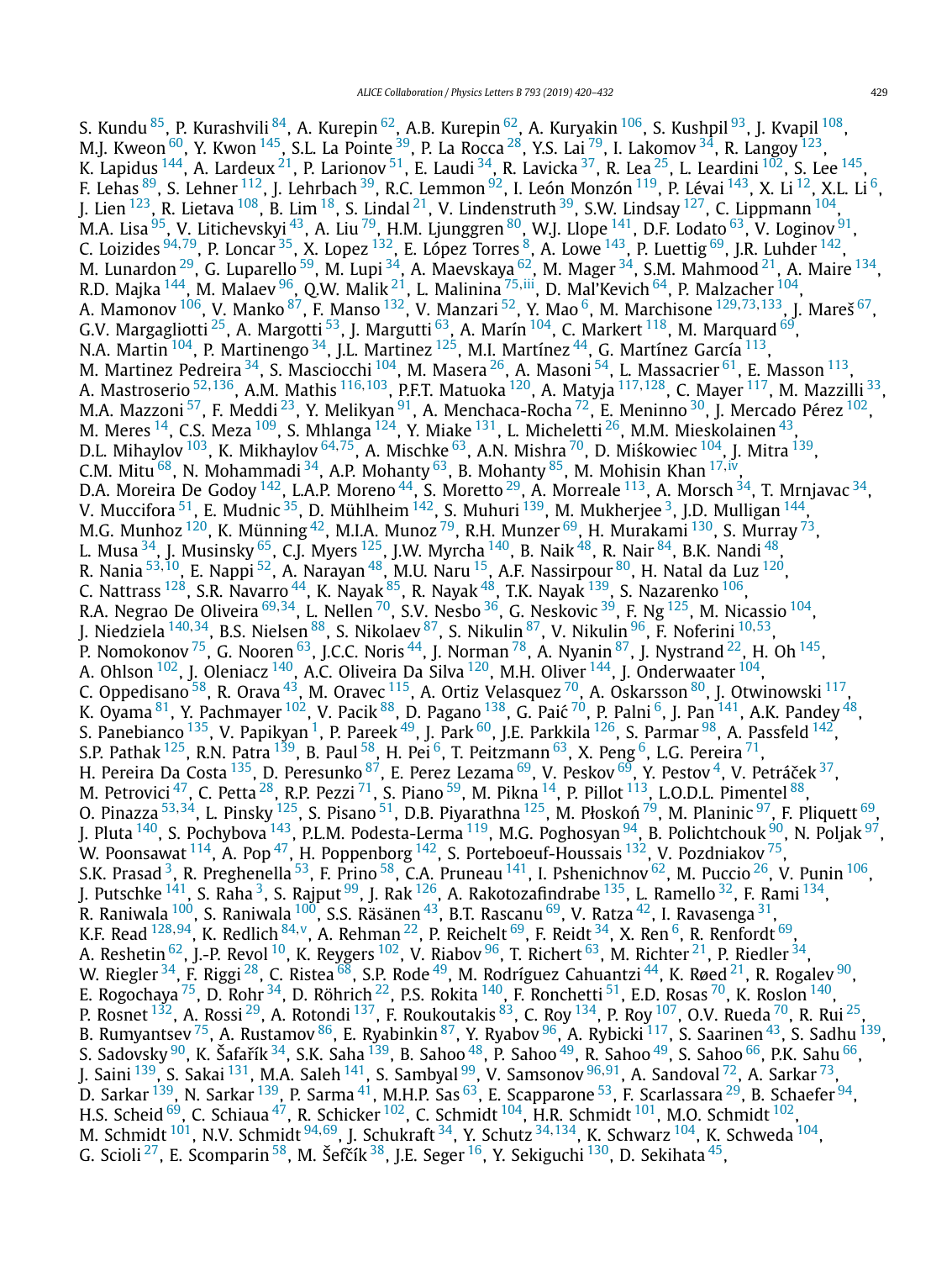I. Selyuzhenkov <sup>104,91</sup>, S. Senyukov <sup>134</sup>, E. Serradilla <sup>72</sup>, P. Sett <sup>48</sup>, A. Sevcenco <sup>68</sup>, A. Shabanov <sup>62</sup>, A. Shabetai <sup>113</sup>, R. Shahoyan <sup>34</sup>, W. Shaikh <sup>107</sup>, A. Shangaraev <sup>90</sup>, A. Sharma <sup>98</sup>, A. Sharma <sup>99</sup>, M. Sharma <sup>99</sup>, N. Sharma 98, A.I. Sheikh 139, K. Shigaki 45, M. Shimomura 82, S. Shirinkin 64, Q. Shou <sup>6</sup>*,*110, K. Shtejer 26, Y. Sibiriak <sup>87</sup>, S. Siddhanta <sup>54</sup>, K.M. Sielewicz <sup>34</sup>, T. Siemiarczuk <sup>84</sup>, D. Silvermyr <sup>80</sup>, G. Simatovic <sup>89</sup>, G. Simonetti <sup>34, 103</sup>, R. Singaraju <sup>139</sup>, R. Singh <sup>85</sup>, R. Singh <sup>99</sup>, V. Singhal <sup>139</sup>, T. Sinha <sup>107</sup>, B. Sitar <sup>14</sup>, M. Sitta  $^{32}$ , T.B. Skaali  $^{21}$ , M. Slupecki  $^{126}$ , N. Smirnov  $^{144}$ , R.J.M. Snellings  $^{63}$ , T.W. Snellman  $^{126}$ , J. Song  $^{18}$ , F. Soramel  $^{29}$ , S. Sorensen  $^{128}$ , F. Sozzi  $^{104}$ , I. Sputowska  $^{117}$ , J. Stachel  $^{102}$ , I. Stan  $^{68}$ , P. Stankus  $^{94}$ , E. Stenlund  $^{80}$ , D. Stocco  $^{113}$ , M.M. Storetvedt  $^{36}$ , P. Strmen  $^{14}$ , A.A.P. Suaide  $^{120}$ , T. Sugitate  $^{45}$ , C. Suire  $^{61}$ , M. Suleymanov 15, M. Suljic <sup>34</sup>*,*25, R. Sultanov 64, M. Šumbera 93, S. Sumowidagdo 50, K. Suzuki 112, S. Swain  $^{66}$ , A. Szabo  $^{14}$ , I. Szarka  $^{14}$ , U. Tabassam  $^{15}$ , J. Takahashi  $^{121}$ , G.J. Tambave  $^{22}$ , N. Tanaka  $^{131}$ , M. Tarhini  $^{113}$ , M. Tariq  $^{17}$ , M.G. Tarzila  $^{47}$ , A. Tauro  $^{34}$ , G. Tejeda Muñoz  $^{44}$ , A. Telesca  $^{34}$ , C. Terrevoli  $^{29}$ , B. Teyssier <sup>133</sup>, D. Thakur <sup>49</sup>, S. Thakur <sup>139</sup>, D. Thomas <sup>118</sup>, F. Thoresen <sup>88</sup>, R. Tieulent <sup>133</sup>, A. Tikhonov <sup>62</sup>, A.R. Timmins  $^{125}$ , A. Toia  $^{69}$ , N. Topilskaya  $^{62}$ , M. Toppi  $^{51}$ , S.R. Torres  $^{119}$ , S. Tripathy  $^{49}$ , S. Trogolo  $^{26}$ , G. Trombetta  $^{33}$ , L. Tropp  $^{38}$ , V. Trubnikov  $^2$ , W.H. Trzaska  $^{126}$ , T.P. Trzcinski  $^{140}$ , B.A. Trzeciak  $^{63}$ , T. Tsuji  $^{130}$ , A. Tumkin  $^{106}$ , R. Turrisi  $^{56}$ , T.S. Tveter  $^{21}$ , K. Ullaland  $^{22}$ , E.N. Umaka  $^{125}$ , A. Uras  $^{133}$ , G.L. Usai $^{24}$ , A. Utrobicic $^{97}$ , M. Vala $^{115}$ , J.W. Van Hoorne $^{34}$ , M. van Leeuwen $^{63}$ , P. Vande Vyvre $^{34}$ , D. Varga  $^{143}$ , A. Vargas  $^{44}$ , M. Vargyas  $^{126}$ , R. Varma  $^{48}$ , M. Vasileiou  $^{83}$ , A. Vasiliev  $^{87}$ , A. Vauthier  $^{78}$ , O. Vázquez Doce <sup>103</sup>*,*116, V. Vechernin 111, A.M. Veen 63, E. Vercellin 26, S. Vergara Limón 44, L. Vermunt 63, R. Vernet <sup>7</sup>, R. Vértesi <sup>143</sup>, L. Vickovic <sup>35</sup>, J. Viinikainen <sup>126</sup>, Z. Vilakazi <sup>129</sup>, O. Villalobos Baillie <sup>108</sup>, A. Villatoro Tello 44, A. Vinogradov 87, T. Virgili 30, V. Vislavicius <sup>88</sup>*,*80, A. Vodopyanov 75, M.A. Völkl 101, K. Voloshin 64, S.A. Voloshin 141, G. Volpe 33, B. von Haller 34, I. Vorobyev <sup>116</sup>*,*103, D. Voscek 115, D. Vranic <sup>104</sup>*,*34, J. Vrláková 38, B. Wagner 22, H. Wang 63, M. Wang 6, Y. Watanabe 131, M. Weber 112, S.G. Weber  $^{104}$ , A. Wegrzynek  $^{34}$ , D.F. Weiser  $^{102}$ , S.C. Wenzel  $^{34}$ , J.P. Wessels  $^{142}$ , U. Westerhoff  $^{142}$ , A.M. Whitehead 124, J. Wiechula 69, J. Wikne 21, G. Wilk 84, J. Wilkinson 53, G.A. Willems <sup>142</sup>*,*34, M.C.S. Williams  $^{53}$ , E. Willsher  $^{108}$ , B. Windelband  $^{102}$ , W.E. Witt  $^{128}$ , R. Xu  $^6$ , S. Yalcin  $^{77}$ , K. Yamakawa  $^{45}$ , S. Yano 45, Z. Yin 6, H. Yokoyama <sup>78</sup>*,*131, I.-K. Yoo 18, J.H. Yoon 60, V. Yurchenko 2, V. Zaccolo 58, A. Zaman <sup>15</sup>, C. Zampolli <sup>34</sup>, H.J.C. Zanoli <sup>120</sup>, N. Zardoshti <sup>108</sup>, A. Zarochentsev <sup>111</sup>, P. Závada <sup>67</sup>, N. Zaviyalov 106, H. Zbroszczyk 140, M. Zhalov 96, X. Zhang 6, Y. Zhang 6, Z. Zhang <sup>6</sup>*,*132, C. Zhao 21, V. Zherebchevskii  $^{111}$ , N. Zhigareva  $^{64}$ , D. Zhou  $^6$ , Y. Zhou  $^{88}$ , Z. Zhou  $^{22}$ , H. Zhu  $^6$ , J. Zhu  $^6$ , Y. Zhu  $^6$ , A. Zichichi <sup>27</sup>*,*10, M.B. Zimmermann 34, G. Zinovjev 2, J. Zmeskal 112, S. Zou <sup>6</sup>

- <sup>1</sup> *A.I. Alikhanyan National Science Laboratory (Yerevan Physics Institute) Foundation, Yerevan, Armenia*
- <sup>2</sup> *Bogolyubov Institute for Theoretical Physics, National Academy of Sciences of Ukraine, Kiev, Ukraine*
- <sup>3</sup> Bose Institute, Department of Physics and Centre for Astroparticle Physics and Space Science (CAPSS), Kolkata, India
- <sup>4</sup> *Budker Institute for Nuclear Physics, Novosibirsk, Russia*
- <sup>5</sup> *California Polytechnic State University, San Luis Obispo, CA, United States*
- <sup>6</sup> *Central China Normal University, Wuhan, China*
- <sup>7</sup> *Centre de Calcul de l'IN2P3, Villeurbanne, Lyon, France*
- <sup>8</sup> *Centro de Aplicaciones Tecnológicas y Desarrollo Nuclear (CEADEN), Havana, Cuba*
- <sup>9</sup> *Centro de Investigación y de Estudios Avanzados (CINVESTAV), Mexico City and Mérida, Mexico*
- <sup>10</sup> *Centro Fermi – Museo Storico della Fisica e Centro Studi e Ricerche 'Enrico Fermi', Rome, Italy*
- <sup>11</sup> *Chicago State University, Chicago, IL, United States*
- <sup>12</sup> *China Institute of Atomic Energy, Beijing, China*
- <sup>13</sup> *Chonbuk National University, Jeonju, Republic of Korea*
- <sup>14</sup> *Comenius University Bratislava, Faculty of Mathematics, Physics and Informatics, Bratislava, Slovakia*
- <sup>15</sup> *COMSATS Institute of Information Technology (CIIT), Islamabad, Pakistan*
- <sup>16</sup> *Creighton University, Omaha, NE, United States*
- <sup>17</sup> *Department of Physics, Aligarh Muslim University, Aligarh, India*
- <sup>18</sup> *Department of Physics, Pusan National University, Pusan, Republic of Korea*
- <sup>19</sup> *Department of Physics, Sejong University, Seoul, Republic of Korea*
- <sup>20</sup> *Department of Physics, University of California, Berkeley, CA, United States*
- <sup>21</sup> *Department of Physics, University of Oslo, Oslo, Norway*
- <sup>22</sup> *Department of Physics and Technology, University of Bergen, Bergen, Norway*
- <sup>23</sup> *Dipartimento di Fisica dell'Università 'La Sapienza' and Sezione INFN, Rome, Italy*
- <sup>24</sup> *Dipartimento di Fisica dell'Università and Sezione INFN, Cagliari, Italy*
- <sup>25</sup> *Dipartimento di Fisica dell'Università and Sezione INFN, Trieste, Italy*
- <sup>26</sup> *Dipartimento di Fisica dell'Università and Sezione INFN, Turin, Italy*
- <sup>27</sup> *Dipartimento di Fisica e Astronomia dell'Università and Sezione INFN, Bologna, Italy*
- <sup>28</sup> *Dipartimento di Fisica e Astronomia dell'Università and Sezione INFN, Catania, Italy*
- <sup>29</sup> *Dipartimento di Fisica e Astronomia dell'Università and Sezione INFN, Padova, Italy*
- <sup>30</sup> *Dipartimento di Fisica 'E.R. Caianiello' dell'Università and Gruppo Collegato INFN, Salerno, Italy*
- <sup>31</sup> *Dipartimento DISAT del Politecnico and Sezione INFN, Turin, Italy*
- <sup>32</sup> Dipartimento di Scienze e Innovazione Tecnologica dell'Università del Piemonte Orientale and INFN Sezione di Torino, Alessandria, Italy
- <sup>33</sup> *Dipartimento Interateneo di Fisica 'M. Merlin' and Sezione INFN, Bari, Italy*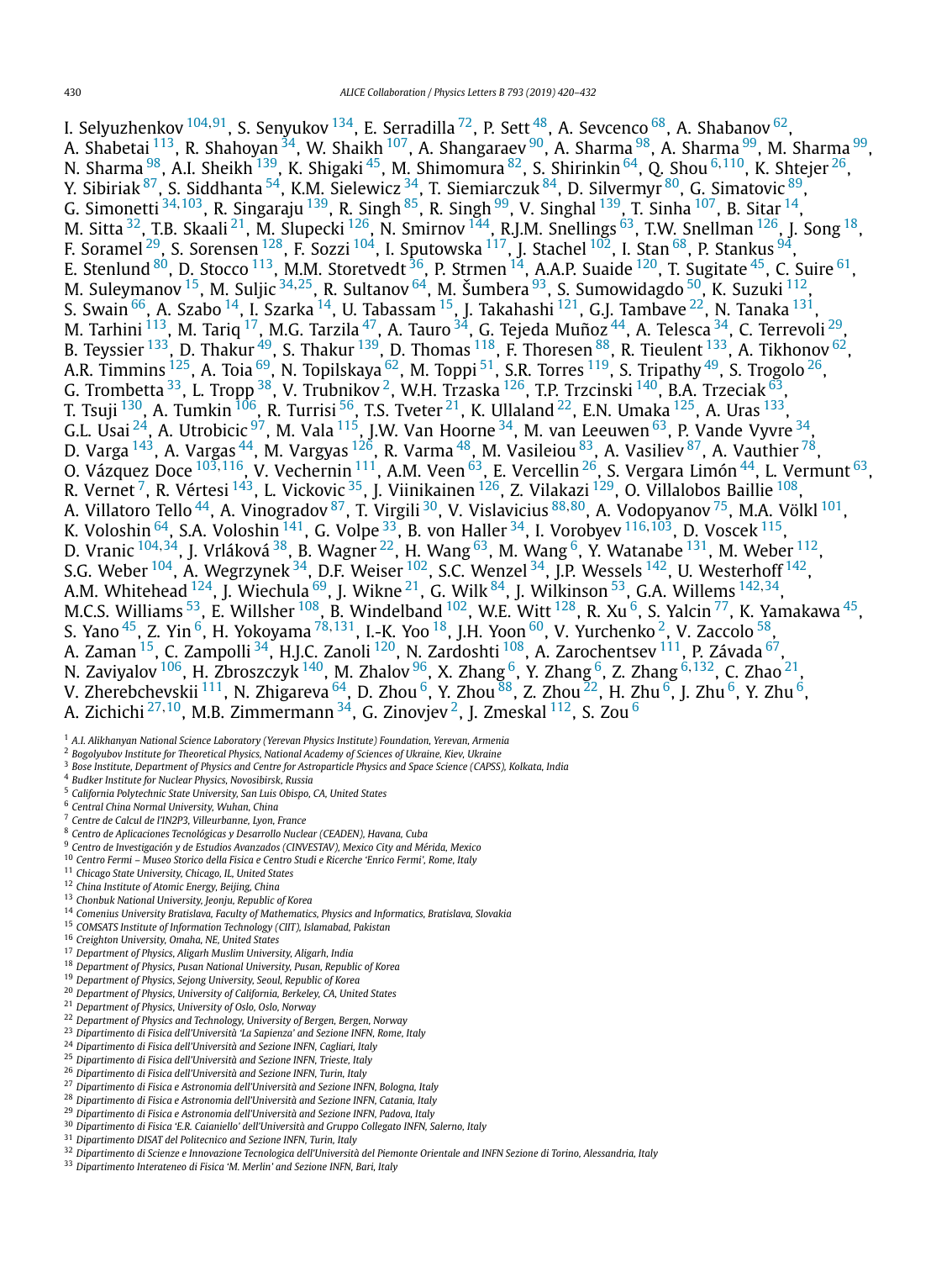- *European Organization for Nuclear Research (CERN), Geneva, Switzerland*
- *Faculty of Electrical Engineering, Mechanical Engineering and Naval Architecture, University of Split, Split, Croatia*
- *Faculty of Engineering and Science, Western Norway University of Applied Sciences, Bergen, Norway*
- *Faculty of Nuclear Sciences and Physical Engineering, Czech Technical University in Prague, Prague, Czech Republic*
- *Faculty of Science, P.J. Šafárik University, Košice, Slovakia*
- *Frankfurt Institute for Advanced Studies, Johann Wolfgang Goethe-Universität Frankfurt, Frankfurt, Germany*
- *Gangneung-Wonju National University, Gangneung, Republic of Korea*
- *Gauhati University, Department of Physics, Guwahati, India*
- *Helmholtz-Institut für Strahlen- und Kernphysik, Rheinische Friedrich-Wilhelms-Universität Bonn, Bonn, Germany*
- *Helsinki Institute of Physics (HIP), Helsinki, Finland*
- *High Energy Physics Group, Universidad Autónoma de Puebla, Puebla, Mexico*
- *Hiroshima University, Hiroshima, Japan*
- *Hochschule Worms, Zentrum für Technologietransfer und Telekommunikation (ZTT), Worms, Germany*
- *Horia Hulubei National Institute of Physics and Nuclear Engineering, Bucharest, Romania*
- *Indian Institute of Technology Bombay (IIT), Mumbai, India*
- *Indian Institute of Technology Indore, Indore, India*
- *Indonesian Institute of Sciences, Jakarta, Indonesia*
- *INFN, Laboratori Nazionali di Frascati, Frascati, Italy*
- *INFN, Sezione di Bari, Bari, Italy*
- *INFN, Sezione di Bologna, Bologna, Italy*
- *INFN, Sezione di Cagliari, Cagliari, Italy*
- *INFN, Sezione di Catania, Catania, Italy*
- *INFN, Sezione di Padova, Padova, Italy*
- *INFN, Sezione di Roma, Rome, Italy*
- *INFN, Sezione di Torino, Turin, Italy*
- *INFN, Sezione di Trieste, Trieste, Italy*
- *Inha University, Incheon, Republic of Korea*
- 61 Institut de Physique Nucléaire d'Orsay (IPNO), Institut National de Physique Nucléaire et de Physique des Particules (IN2P3/CNRS), Université de Paris-Sud, Université Paris-Saclay, Orsay, *France*
- *Institute for Nuclear Research, Academy of Sciences, Moscow, Russia*
- *Institute for Subatomic Physics, Utrecht University/Nikhef, Utrecht, Netherlands*
- *Institute for Theoretical and Experimental Physics, Moscow, Russia*
- *Institute of Experimental Physics, Slovak Academy of Sciences, Košice, Slovakia*
- *Institute of Physics, Homi Bhabha National Institute, Bhubaneswar, India*
- *Institute of Physics of the Czech Academy of Sciences, Prague, Czech Republic*
- *Institute of Space Science (ISS), Bucharest, Romania*
- *Institut für Kernphysik, Johann Wolfgang Goethe-Universität Frankfurt, Frankfurt, Germany*
- *Instituto de Ciencias Nucleares, Universidad Nacional Autónoma de México, Mexico City, Mexico*
- *Instituto de Física, Universidade Federal do Rio Grande do Sul (UFRGS), Porto Alegre, Brazil*
- *Instituto de Física, Universidad Nacional Autónoma de México, Mexico City, Mexico*
- *iThemba LABS, National Research Foundation, Somerset West, South Africa*
- *Johann-Wolfgang-Goethe Universität Frankfurt Institut für Informatik, Fachbereich Informatik und Mathematik, Frankfurt, Germany*
- *Joint Institute for Nuclear Research (JINR), Dubna, Russia*
- *Korea Institute of Science and Technology Information, Daejeon, Republic of Korea*
- *KTO Karatay University, Konya, Turkey*
- *Laboratoire de Physique Subatomique et de Cosmologie, Université Grenoble-Alpes, CNRS-IN2P3, Grenoble, France*
- *Lawrence Berkeley National Laboratory, Berkeley, CA, United States*
- *Lund University Department of Physics, Division of Particle Physics, Lund, Sweden*
- *Nagasaki Institute of Applied Science, Nagasaki, Japan*
- *Nara Women's University (NWU), Nara, Japan*
- *National and Kapodistrian University of Athens, School of Science, Department of Physics, Athens, Greece*
- *National Centre for Nuclear Research, Warsaw, Poland*
- *National Institute of Science Education and Research, Homi Bhabha National Institute, Jatni, India*
- *National Nuclear Research Center, Baku, Azerbaijan*
- *National Research Centre Kurchatov Institute, Moscow, Russia*
- *Niels Bohr Institute, University of Copenhagen, Copenhagen, Denmark*
- *Nikhef, National institute for subatomic physics, Amsterdam, Netherlands*
- *NRC Kurchatov Institute IHEP, Protvino, Russia*
- *NRNU Moscow Engineering Physics Institute, Moscow, Russia*
- *Nuclear Physics Group, STFC Daresbury Laboratory, Daresbury, United Kingdom*
- *Nuclear Physics Institute of the Czech Academy of Sciences, Rež ˇ u Prahy, Czech Republic*
- *Oak Ridge National Laboratory, Oak Ridge, TN, United States*
- *Ohio State University, Columbus, OH, United States*
- *Petersburg Nuclear Physics Institute, Gatchina, Russia*
- *Physics Department, Faculty of Science, University of Zagreb, Zagreb, Croatia*
- *Physics Department, Panjab University, Chandigarh, India*
- *Physics Department, University of Jammu, Jammu, India*
- *Physics Department, University of Rajasthan, Jaipur, India*
- *Physikalisches Institut, Eberhard-Karls-Universität Tübingen, Tübingen, Germany*
- *Physikalisches Institut, Ruprecht-Karls-Universität Heidelberg, Heidelberg, Germany*
- *Physik Department, Technische Universität München, Munich, Germany*
- $^{104}$  Research Division and ExtreMe Matter Institute EMMI, GSI Helmholtzzentrum für Schwerionenforschung GmbH, Darmstadt, Germany
- *Rudjer Boškovi´c Institute, Zagreb, Croatia*
- *Russian Federal Nuclear Center (VNIIEF), Sarov, Russia*
- *Saha Institute of Nuclear Physics, Homi Bhabha National Institute, Kolkata, India*
- *School of Physics and Astronomy, University of Birmingham, Birmingham, United Kingdom*
- *Sección Física, Departamento de Ciencias, Pontificia Universidad Católica del Perú, Lima, Peru*
- *Shanghai Institute of Applied Physics, Shanghai, China*
- *St. Petersburg State University, St. Petersburg, Russia*